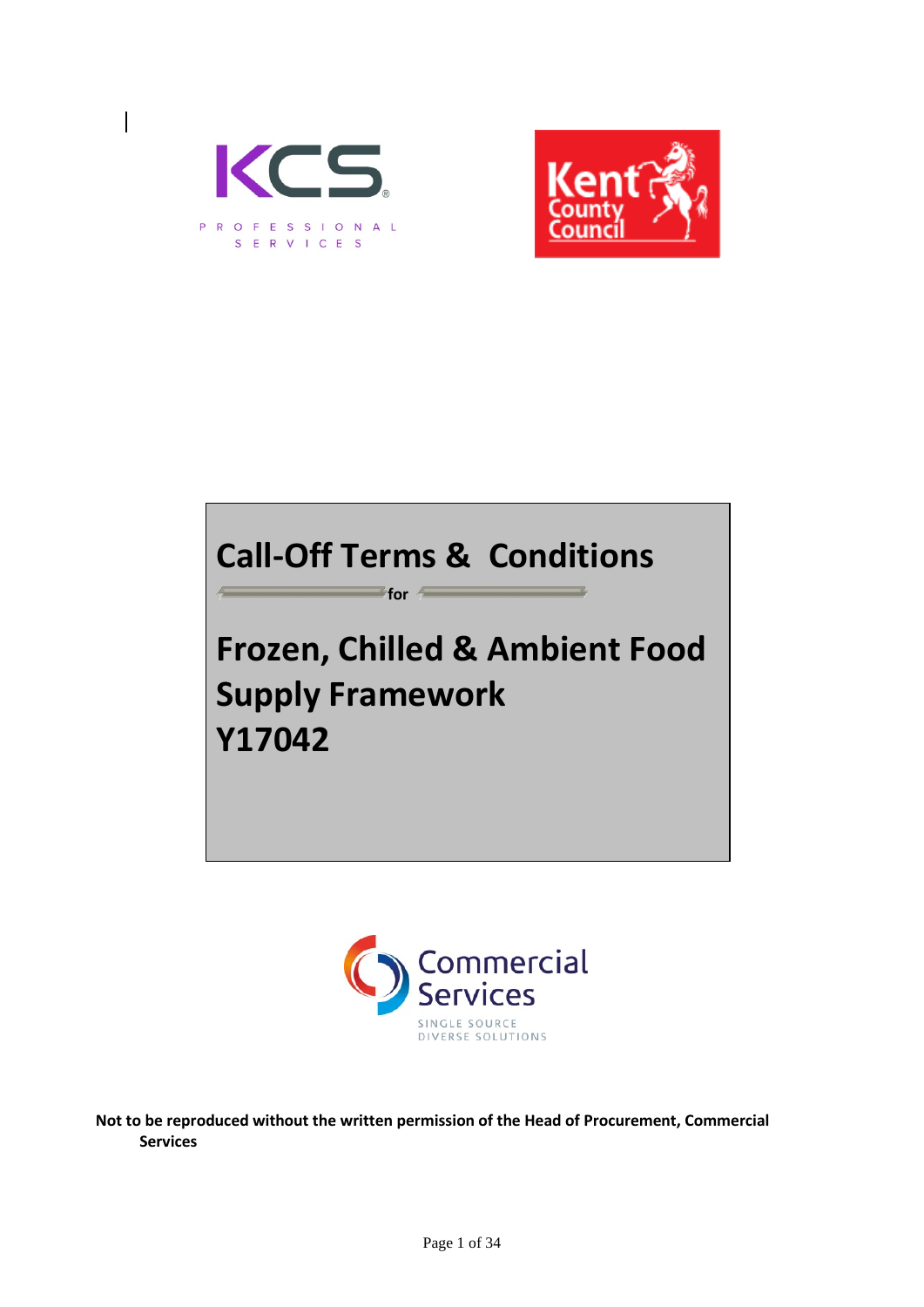## **Call off Terms & Conditions Y17042**

| <b>Section Number</b>   | <b>Description</b>                              | <b>Page Number</b> |
|-------------------------|-------------------------------------------------|--------------------|
| 1.1                     | Definitions and Interpretations                 | $\overline{4}$     |
| $1.2 - 1.4$             | Interpretation                                  | 5                  |
| $\overline{2}$          | Due Diligence                                   | 6                  |
| 3                       | Inaccuracy of Information                       | $\overline{7}$     |
| $\overline{\mathbf{4}}$ | Conflict of Interest                            | $\overline{7}$     |
| 5                       | <b>Prevention of Fraud</b>                      | $\overline{7}$     |
| 6                       | The Price and Variation                         | $\overline{7}$     |
| $\overline{7}$          | Delivery                                        | 8                  |
| 8                       | <b>Technical Support</b>                        | 9                  |
| 9                       | Replacement and Substitution of Personnel       | 9                  |
| 10                      | <b>Title and Risk</b>                           | 10                 |
| 11                      | Warranties                                      | 10                 |
| 12                      | <b>Duration of Call Off Contract</b>            | 11                 |
| 13                      | Service Levels & Service Credits                | 11                 |
| 14                      | Intellectual Property Infringement              | 11                 |
| 15                      | Supplier liability                              | 13                 |
| 16                      | Indemnity                                       | 15                 |
| 17                      | Conditions applicable                           | 15                 |
| 18                      | Payment                                         | 16                 |
| 19                      | Monetary Union                                  | 16                 |
| 20                      | Set off and Counterclaim                        | 16                 |
| 21                      | <b>Notices</b>                                  | 16                 |
| 22                      | Severance                                       | 16                 |
| 23                      | Waiver                                          | 17                 |
| 24                      | Assignment                                      | 17                 |
| 25                      | <b>Force Majeure</b>                            | 17                 |
| 26.1-26.6               | Termination                                     | 17                 |
| 26.7-26.11              | <b>Termination on Default</b>                   | 19                 |
| 26.12                   | Framework Agreement                             | 19                 |
| 26.13                   | <b>Termination by Supplier</b>                  | 20                 |
| 26.14                   | <b>Consequences of Termination</b>              | 20                 |
| 27                      | Disruption                                      | 20                 |
| 28                      | Recovery upon termination                       | 20                 |
| 29                      | Bribery, corruption and Collusion               | 21                 |
| 30                      | <b>Official Secrets Acts</b>                    | 22                 |
| 31                      | Confidentially                                  | 22                 |
| 32                      | Freedom of Information                          | 24                 |
| 33                      | <b>Data Protection</b>                          | 25                 |
| 34                      | <b>Rights of Third Parties</b>                  | 26                 |
| 35                      | Publicity                                       | 26                 |
| 36                      | Security                                        | 26                 |
| 37                      | <b>Records and Audit Process</b>                | 27                 |
| 38                      | <b>Transfer and Sub Contracting</b>             | 27                 |
| 39                      | Variation                                       | 28                 |
| 40                      | Remedies in the event on inadequate performance | 29                 |
| 41                      | <b>Cumulative Remedies</b>                      | 31                 |
| 42                      | Monitoring of Contract Performance              | 31                 |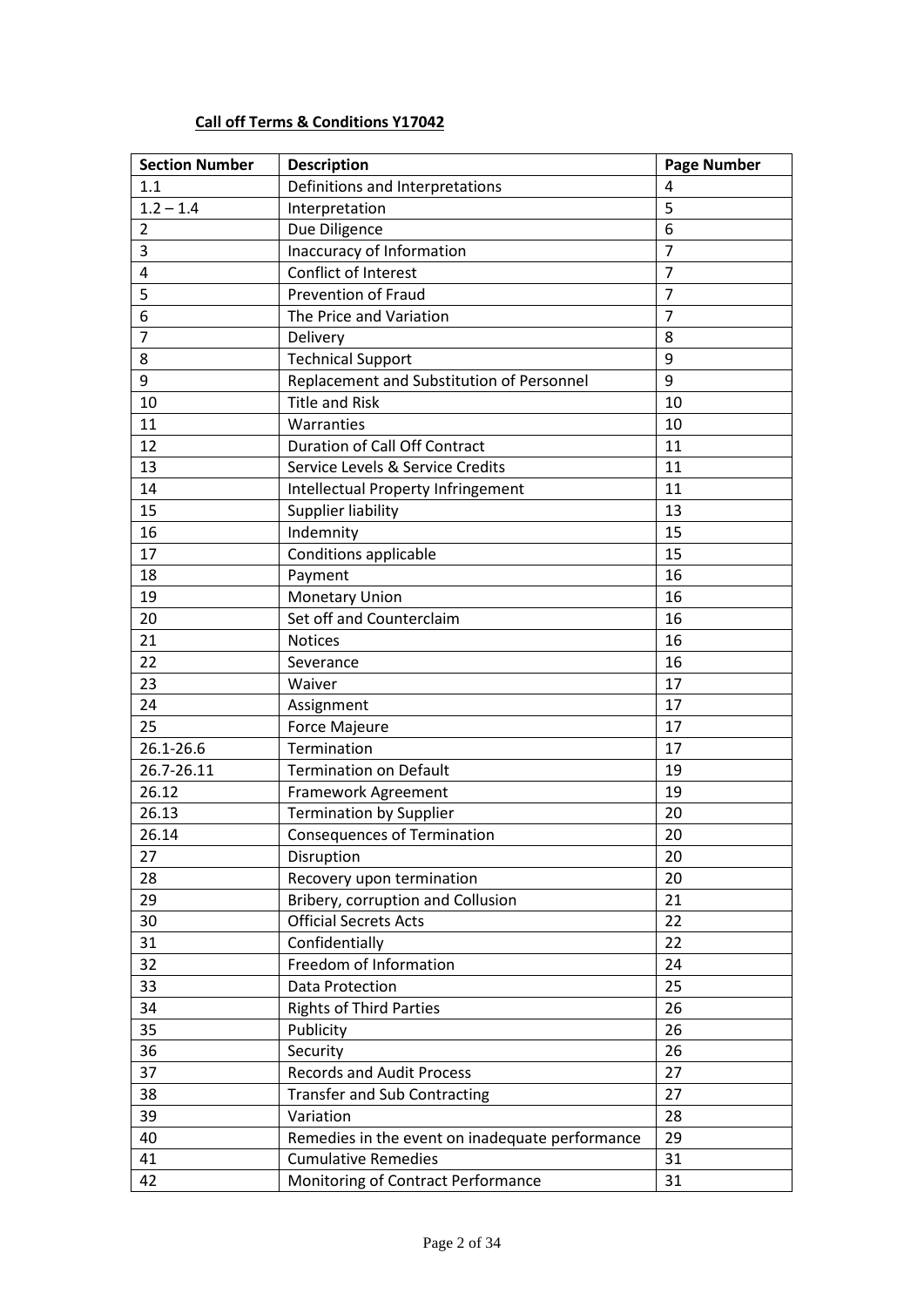| 43 | <b>Entire Contract</b>           | 31 |
|----|----------------------------------|----|
| 44 | Diversity                        | 32 |
| 45 | Acceptance of Conditional tender | 32 |
| 46 | <b>Dispute Resolution</b>        | 32 |
| 47 | <b>Escalation Process</b>        | 33 |
| 48 | Arbitration                      | 34 |
| 49 | Jurisdiction                     | 34 |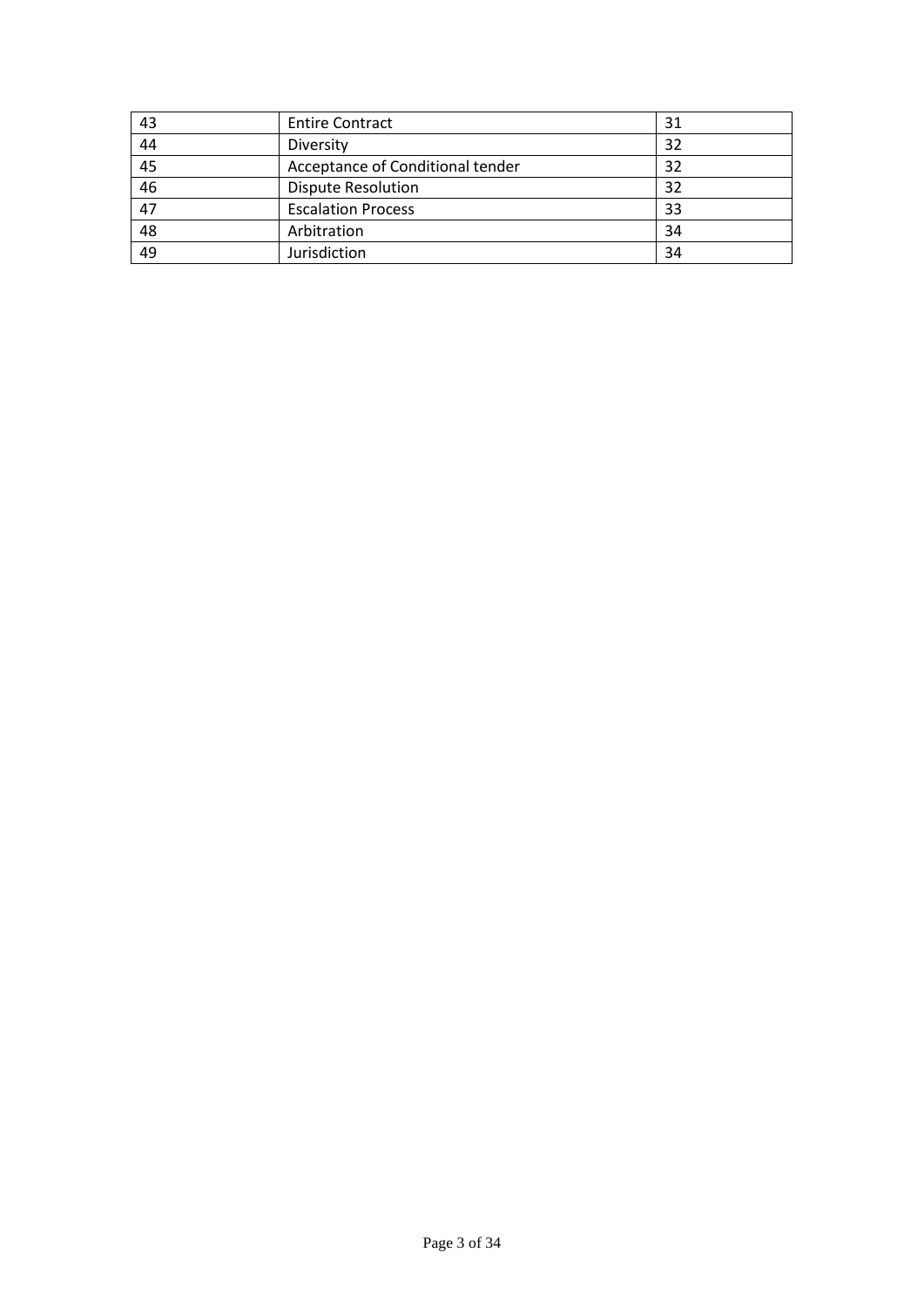## **Call Off Terms & Conditions**

These Call off Terms & Conditions together with the Framework Terms and Conditions (Y17042) comprise the contractual provisions which apply to all orders that are entered into between the Customer and the Supplier and which govern the provision of Goods/Services to the Customer.

## **1 Definitions:**

| Academy                       | Means a school in England which is directly<br>funded by the Department for Education<br>(DfE) and independent of local authority |
|-------------------------------|-----------------------------------------------------------------------------------------------------------------------------------|
|                               | control.                                                                                                                          |
| Agreement/Framework Agreement | Means the overarching Framework                                                                                                   |
|                               | Agreement between the Contracting                                                                                                 |
|                               | Authority and the Supplier from which                                                                                             |
|                               | Orders and Individual Contracts are made                                                                                          |
|                               | and that shall include all terms, conditions                                                                                      |
|                               | and requirements as stated within and under                                                                                       |
|                               | which Contracts may be entered into by                                                                                            |
|                               | Customers and the Supplier(s).                                                                                                    |
| <b>Alternative Supplier</b>   | Means an Alternative Supplier on the                                                                                              |
|                               | Agreement utilised due to failure in                                                                                              |
|                               | Contractual obligation by another Supplier                                                                                        |
|                               | on the Framework.                                                                                                                 |
| <b>Authorised Participant</b> | Means the organisation who takes delivery                                                                                         |
|                               | of the Goods and/or Services. This may also                                                                                       |
|                               | be a direct Customer or a Customer of an                                                                                          |
|                               |                                                                                                                                   |
| <b>Call Off Contract</b>      | authorised Participating Authority.<br>The Call Off Contract is the Contract formed                                               |
|                               |                                                                                                                                   |
|                               | between the Customer and the approved                                                                                             |
|                               | Supplier to the Framework entered into after                                                                                      |
|                               | the completion of a Further                                                                                                       |
|                               | Competition/Direct Award.                                                                                                         |
| Contract/Individual Contract  | Means the individual Agreement for Goods/                                                                                         |
|                               | Services supplied between the Customer and                                                                                        |
|                               | the Supplier.                                                                                                                     |
| <b>Contract Period</b>        | Means the total length of the                                                                                                     |
|                               | Contract/Individual Contract as agreed                                                                                            |
|                               | between the Customer and Supplier.                                                                                                |
| <b>Contracting Authority</b>  | Means the public sector body that has                                                                                             |
|                               | agreed to take responsibility for the tender                                                                                      |
|                               | process, Contract formation and overarching                                                                                       |
|                               | responsibility for the Framework Agreement.                                                                                       |
| Customer(s)                   | Means all public sector bodies who access                                                                                         |
|                               | and use the Agreement and who shall take                                                                                          |
|                               | full responsibility for their own individual                                                                                      |
|                               | Contracting processes.                                                                                                            |
| Default                       | Means any breach of the obligations of                                                                                            |
|                               | either party or any default, act, omission,                                                                                       |
|                               | negligence or statement of either party, its                                                                                      |
|                               | employees, agents or Sub-Contractors in                                                                                           |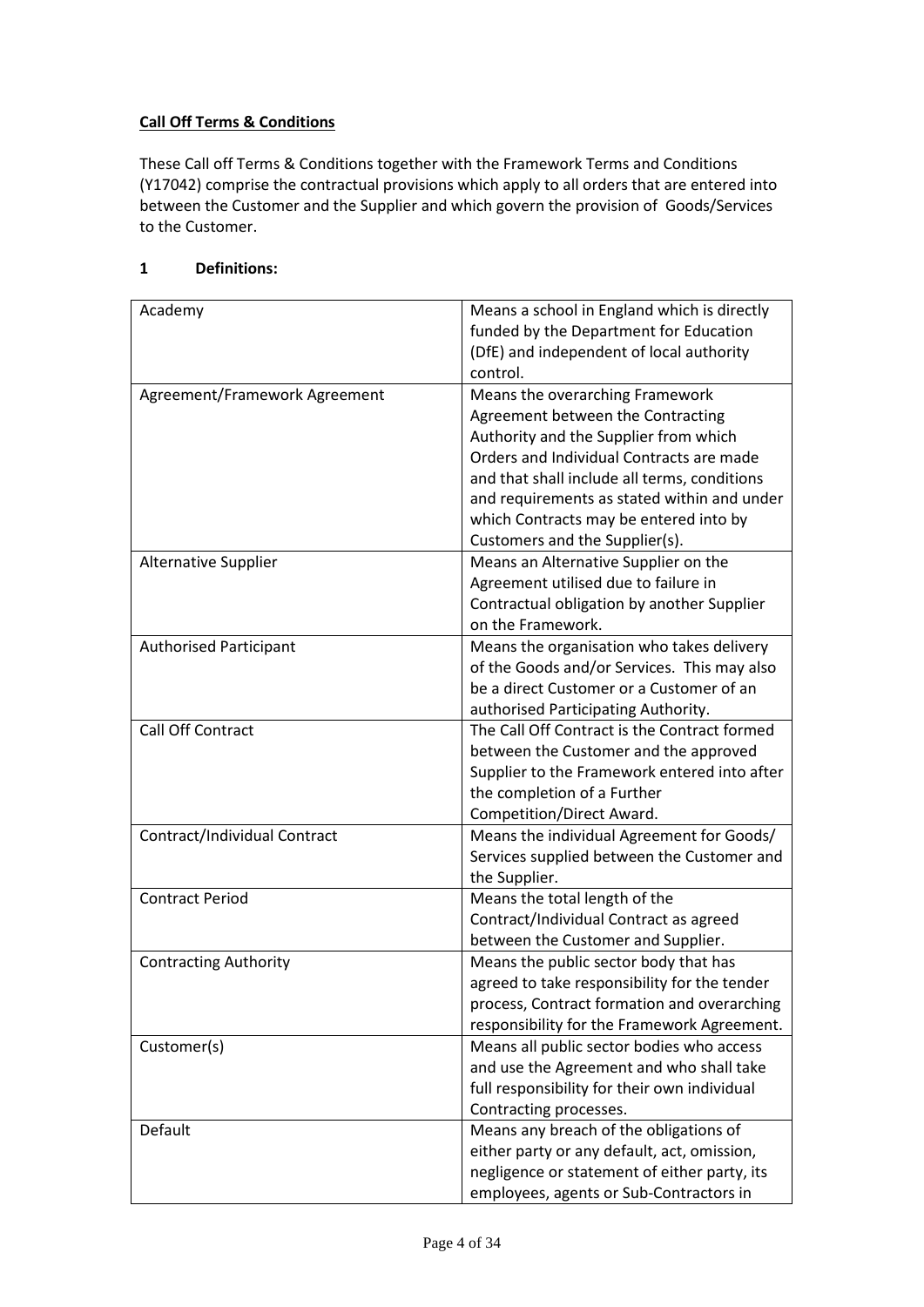|                                | connection with or in relation to the subject<br>matter of the Agreement and/or individual<br>Order/Contract and in respect of which such<br>party is liable to the other                                                                                                               |  |
|--------------------------------|-----------------------------------------------------------------------------------------------------------------------------------------------------------------------------------------------------------------------------------------------------------------------------------------|--|
| Goods/Services                 | Means the Goods and/or Services to be<br>provided by the Supplier in accordance with<br>the Framework/Call-Off Terms & Conditions<br>and/or Individual Contract/Order.                                                                                                                  |  |
| <b>Material Breach</b>         | Means a breach that has serious<br>consequences on the outcome of the<br>Contract.                                                                                                                                                                                                      |  |
| <b>Participating Authority</b> | Means any public body authorised to use the<br>Agreement, as detailed in Section 1 of the<br>Invitation to Tender, who shall have<br>responsibility for managing their own<br>Individual Contracts let under the<br>Agreement.                                                          |  |
| Price                          | Means the cost paid to a Supplier for the<br>Goods/Services, on submission of an<br>accurate invoice                                                                                                                                                                                    |  |
| Purchase Order/Order           | Means any Order/Contract for<br>Goods/Services that is made between the<br>Customer and Supplier under this<br>Agreement and that shall abide by the<br>terms, conditions and requirements of both<br>the Agreement and Individual<br>Contract/Order as specified from time to<br>time. |  |
| Sub-Contractor                 | Means an arrangement where more than<br>one supplying party agree to cooperate to<br>advance their mutual interests, or where a<br>contractor is to provide an agreed portion of<br>the Goods/Services which form part of the<br>Contract.                                              |  |
| Supplier                       | Means the Supplier appointed as part of the<br>tender process to the Agreement whom has                                                                                                                                                                                                 |  |

## 1.2 **Interpretation**

The interpretation and construction of the Contract including any schedules and appendices shall be subject to the following provisions:

- 1.21 words importing the singular meaning include where the context so admits the plural meaning and visa versa;
- 1.2.2 words importing the masculine include the feminine and the neuter;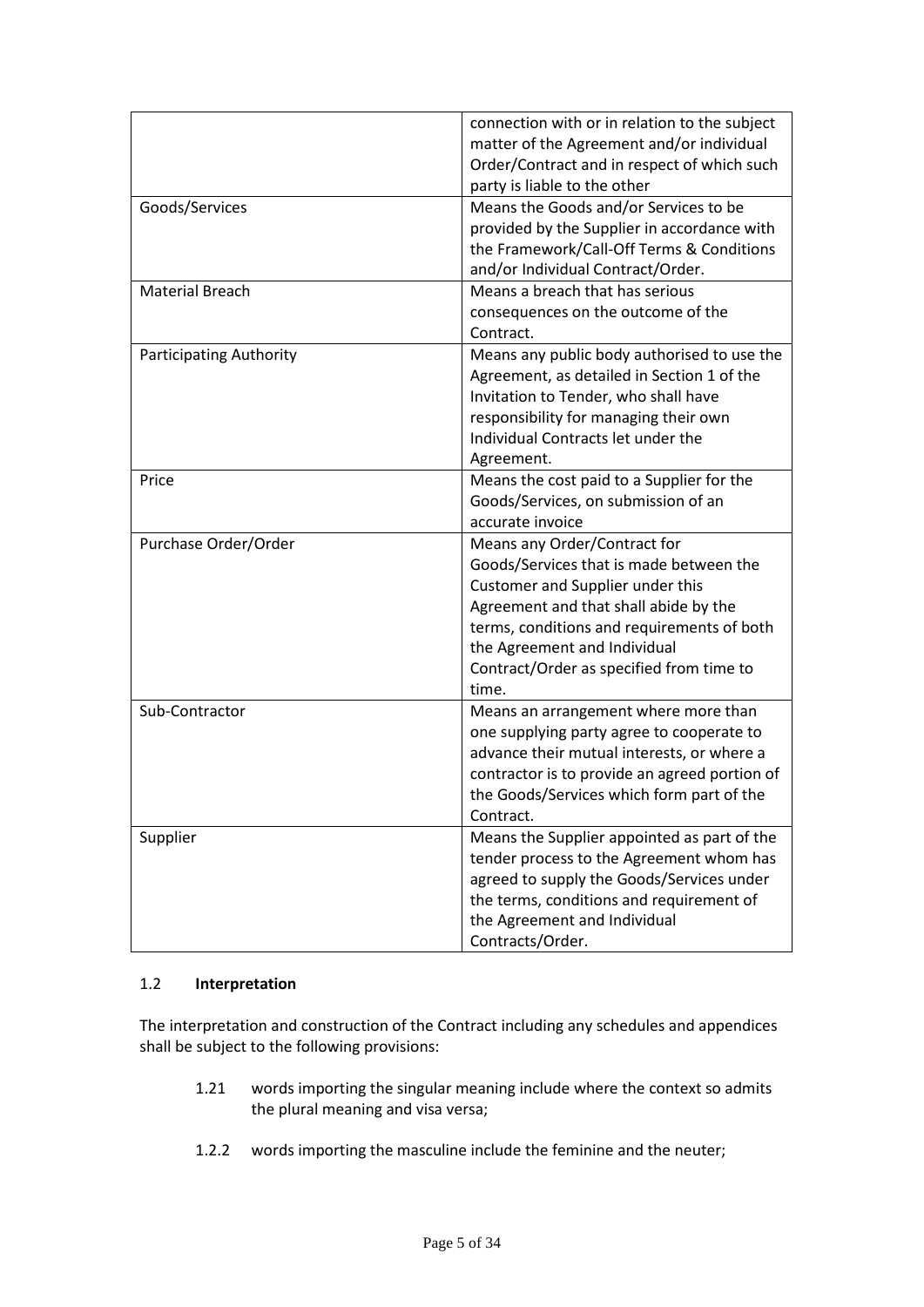- 1.2.3 the words "include", "includes" and " including" are to be construed as if they were immediately followed by the words "without limitation";
- 1.2.4 references to any person shall include natural persons and partnerships, firms and other incorporated bodies and all other legal persons of whatever kind and however constituted and their successors and permitted assigns or transferees
- 1.2.5 references to any statute, enactment, order, regulation or other similar instrument shall be construed as a reference to the statute, enactment, modification, order, regulation or instrument as amended by any subsequent enactment, modification, order, regulation or instrument as subsequently amended or re-enacted:
- 1.2.6 headings are included in the Contract for ease of reference only and shall not affect the interpretation of construction of the Contract; and
- 1.2.7 reference to a clause is a reference to the whole of that clause unless stated otherwise.
- 1.3 At all times during the Contract Period the Supplier shall be an independent Supplier and nothing in this Contract shall create or imply and form of employment, offer of employment, a relationship of agency, partnership or joint venture between the Customer and the Supplier, consequently neither the party to the Contract will be able to act in the name of the other party unless specifically mentioned within the Contract.
- 1.4 Unless otherwise stated within the Contract between the parties, the obligation on the Customer is that stated under the Contract and nothing in the Contract shall act as an obligation upon or in any way constrain or hinder the Customer in any other capacity, nor shall the exercising of the duties or powers of the Customer in any other capacity lead to a liability under the Contract (however arising) on the part of the Customer to the Supplier.

#### **2. Due Diligence**

The Supplier must carry out the due diligence process prior to Individual Contract commencement date.

The Supplier must satisfy itself of all relevant details relating to the suitability of the existing and future operating environment; operating processes and procedures and the working methods of the Customer; ownership, functionality, capacity, condition and suitability of Customer equipment for use in the provision of the Goods and/or Services and existing contracts and liabilities which are to be novated to the Supplier.

The Supplier must advise the Customer in writing of each aspect of the operating environment that is not suitable for the provision of Goods and/or Services, the action needed to remedy each aspect and a timetable for and costs of those actions.

The Supplier shall not be entitled to recover any additional costs resulting from any unsuitable aspects of the operating environment, misinterpretation of the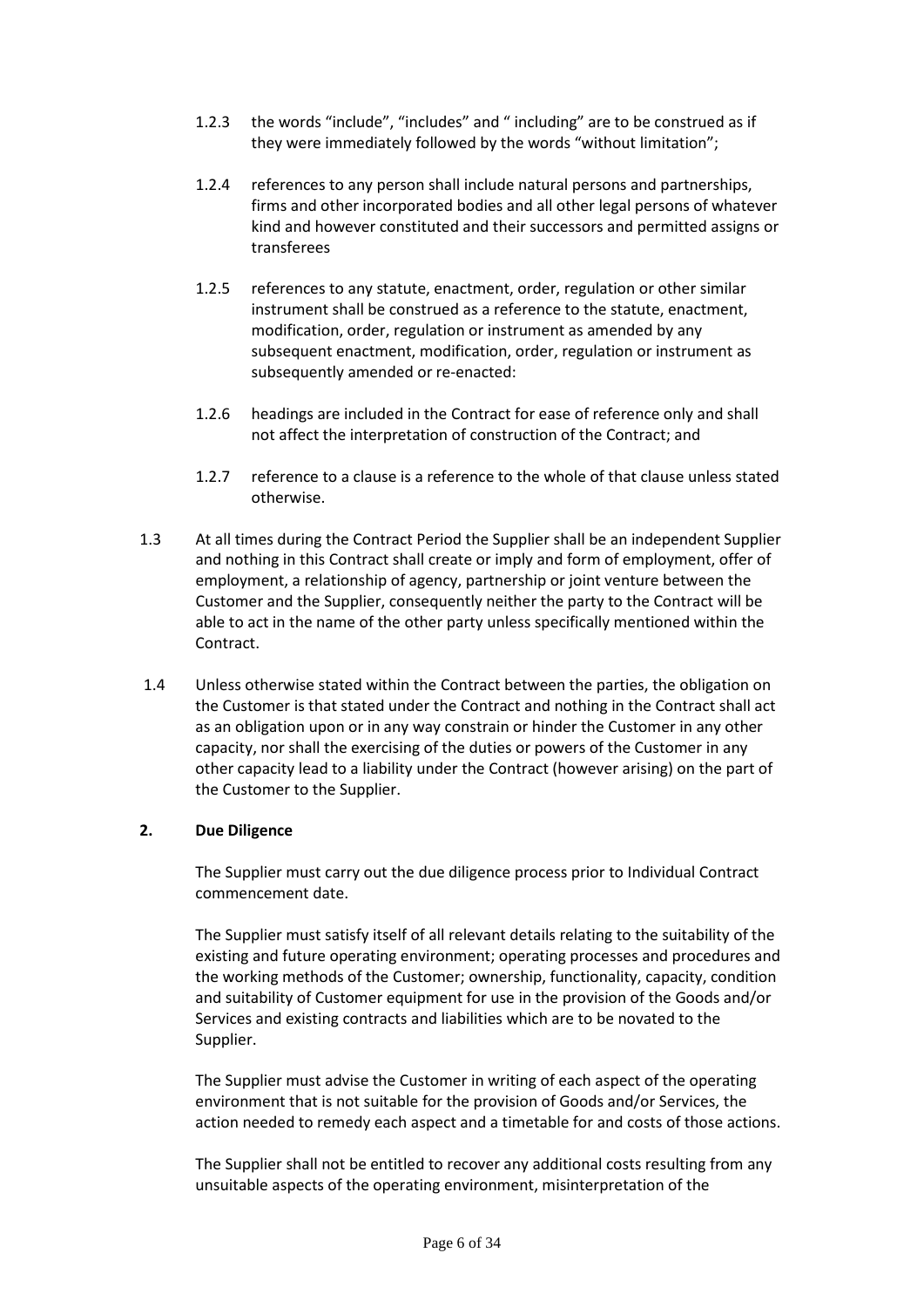requirements of the Customer or failure by the Supplier to satisfy itself as to the accuracy of the due diligence information.

#### **3. Inaccuracy of Information**

The Supplier will be responsible for the accuracy of all information supplied to the Customer in connection to the supply of Frozen, Chilled and Ambient Food Supply. The Supplier shall be liable to pay the Customer for costs incurred due to inaccuracies, discrepancies, omissions, and damage therein.

#### **4. Conflict of Interest**

The Supplier shall take all steps necessary to ensure that a conflict of interest does not occur that will have an impact on the Customer. The Customer is to be satisfied that the Supplier is compliant with this request. The Supplier must promptly notify the Customer giving full details if any conflict arises or may arise. The Customer reserves the right to terminate the Contract immediately by giving notice in writing to the Supplier and/or where the Customer deems it necessary to take steps to address the conflict between the pecuniary or personnel interests of the Supplier and the duties owed to the Customer under the provisions of the Contract. Any actions taken in relation to this clause shall not prejudice or affect any right of action or remedy, which shall be accrued or hereafter be accrued to the Customer.

#### **5. Prevention of Fraud**

- 5.1 The Supplier shall take all reasonable steps necessary to ensure prevention of any fraud by staff of the Supplier (including all shareholders, directors, members) in connection with monies received from the Customer.
- 5.2 The Supplier shall notify the Customer as soon as practically possible, if it has reason to believe that Fraud has occurred, or is likely to occur.
- 5.3 If the Supplier commits any fraud to this or any other Contract in place with the Customer then the Customer may:
	- 5.3.1 terminate the Contract with immediate effect, by giving the Supplier written notice. Recover from the Supplier any direct costs incurred resulting from the termination including sourcing from an Alternative Supplier, for the remainder of the Contract period, any loss as a consequence of the breach of this clause.
- 5.4 This clause shall apply during the Individual Contract period and for a period of 2 years after the Individual Contract expiry date.

#### **6. Price and Variation**

6.1 The Price shall be the Price agreed on award of the Contract.

The Price shall include:

6.1.1 the delivery of the Goods/Services and any supporting documentation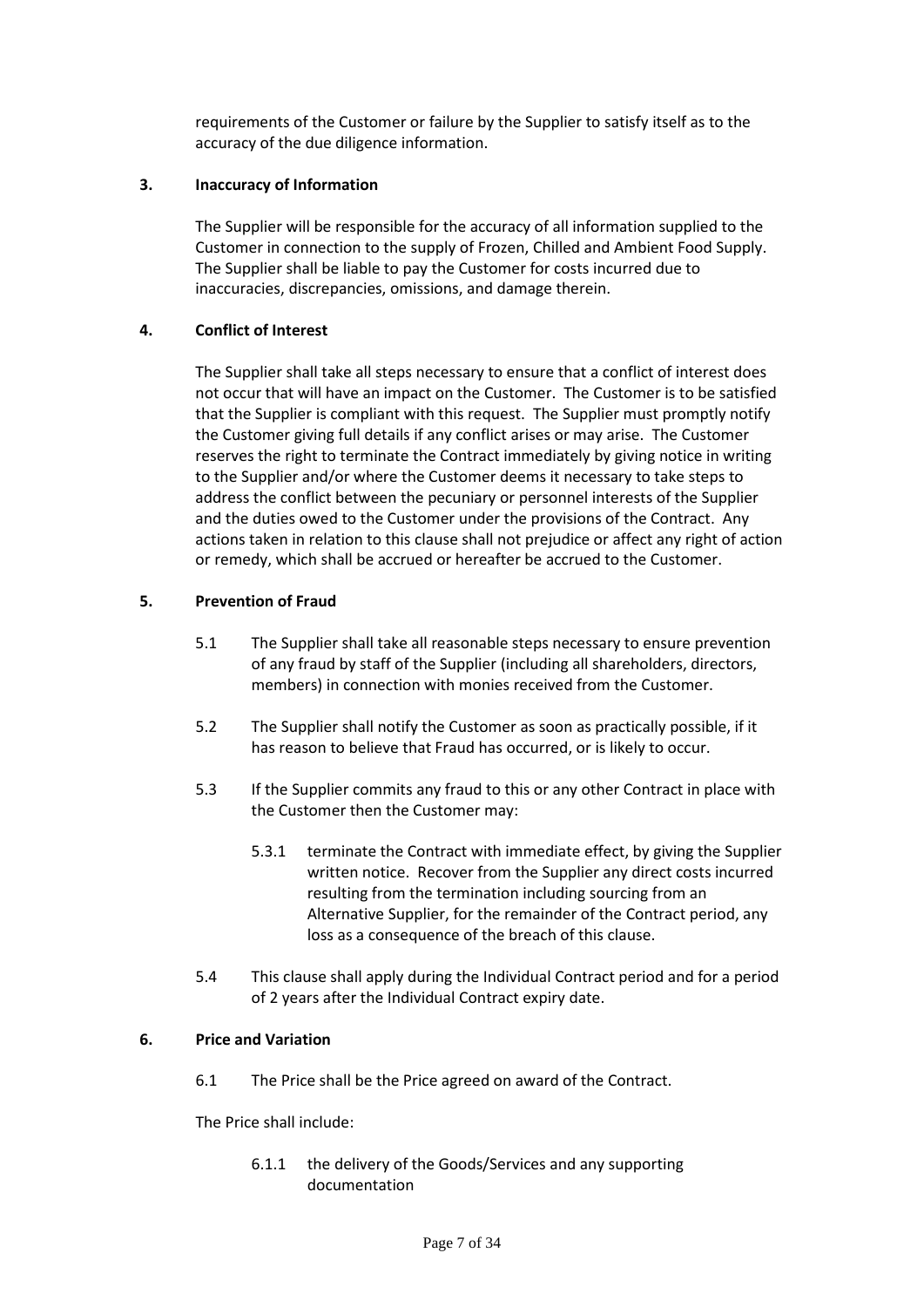- 6.1.2 the provision of the supporting Services; and
- 6.1.3 all levies and taxes payable in respect of any costs incurred to facilitate the delivery of the Frozen, Chilled and Ambient Food Supply Framework and documentation.
- 6.2 The Price shall not include Value Added Tax (VAT) which shall be payable by the Customer in the manner and at the rate from time to time prescribed by law.
- 6.3 The Contract Price shall only be varied:

6.3.1 due to a specific change in Law in relation to which the parties agree that a change is required to all or part of the Call Off Contract Price.

6.3.2 where all or part of the Call Off Contract Prices are reduced as a result of a reduction in the Framework Prices

#### **7. Delivery**

- 7.1 The Supplier shall provide the Goods/Services, on the date(s) specified in the Contract/Purchase Order.
- 7.2 The Goods/Services shall be delivered in the manner and quantity required by the Customer (which may be by instalments).
- 7.3 The Supplier shall be responsible for arranging carriage of the Goods/Services at the entire cost and risk of the Supplier.
- 7.4 The Supplier shall use all reasonable endeavours to deliver the Goods/Services to the premises stated in the Order (and/or, in the case of electronic delivery of Goods/Services, to the email address or other electronic location as agreed) and/or to supply the Services by any delivery date specified on the Contract.
- 7.5 The Goods/Services shall be deemed not to have been delivered unless and until the Customer has signed a delivery note acknowledging delivery (and, if required by the Contract/Purchase Order, installation) of the Goods/Services; (and for the avoidance of doubt where the Goods/Services are to be delivered by instalments the relevant delivery note for deemed delivery shall be the one signed on delivery of the final instalment) or, in the case of electronic delivery of Goods, the Supplier receives confirmation of receipt.
- 7.6 The Supplier shall notify the Customer immediately on becoming aware that it may be unable to deliver or install the Goods/Services to or at the premises specified in the Contract/Purchase Order on the day and/or time specified in the Contract or in accordance with any instructions specified.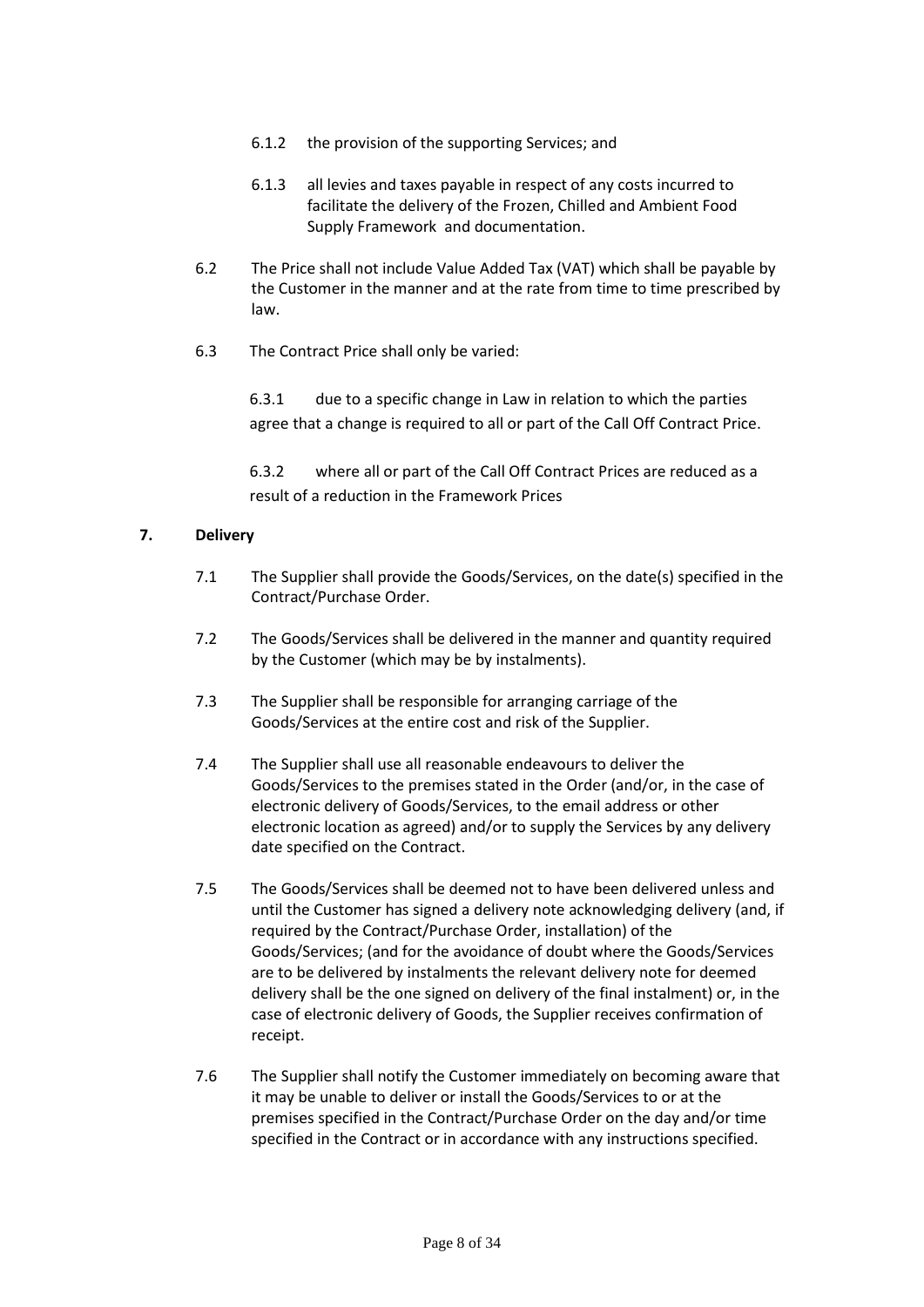- 7.7 In the event of any failure on the part of the Supplier to deliver the Goods/Services in accordance with this Contract/Purchase Order the Customer may (without prejudice to its other rights under this Contract/Purchase Order):
	- 7.7.1 terminate this Contract/Purchase Order as set out in Clause 26 (Termination); or
	- 7.7.2 specify by written notice to the Supplier such revised delivery date(s)/days and/or times as it sees fit, or
- 7.8 In the case that any of the Goods/Services delivered by the Supplier are not in accordance with the terms of this Contract/Purchase Order the Customer shall have the right to reject such Goods/Services within a reasonable time and to purchase Goods/Services elsewhere as near as practicable to the same specification and conditions as circumstances shall permit without prejudice to any other right which the Customer may have against the Supplier; and the making of payment shall not prejudice the Customer right of rejection.
- 7.9 The Customer shall have the right to require the Supplier, at the Supplier's own risk and expense, to collect and replace any rejected Goods and if the Supplier does not remove the rejected Goods within the advised timescale the Customer shall be entitled to arrange for the removal of the Goods and to charge the cost of the removal to the Supplier.
- 7.10 In the event that the Customer rejects any Goods it may (at its absolute discretion):
	- 7.10.1 terminate this Contract/Purchase Order or any part thereof without prejudice to its existing rights and remedies; and/or
	- 7.10.2 recover as a debt due from the Supplier all extra costs and expenses arising from or in connection with the rejection of the Goods including, but not limited to, the cost of purchasing alternative as close to the specification as possible Goods/Services from elsewhere.

## **8. Technical Support**

With effect from the acceptance date, as agreed between both parties, the Supplier shall provide, in respect of all of the Goods/Services provided, a level of technical support as defined within the Contract/Purchase Order.

#### **9. Replacement and Substitution of Personnel**

If requested by the Customer to maintain nominated or trained staff to deliver products then the Supplier shall take all reasonable actions to ensure that nominated staff are maintained to ensure compliance with the request. If Staff are replaced or substituted by the Supplier then the Supplier should notify the Customer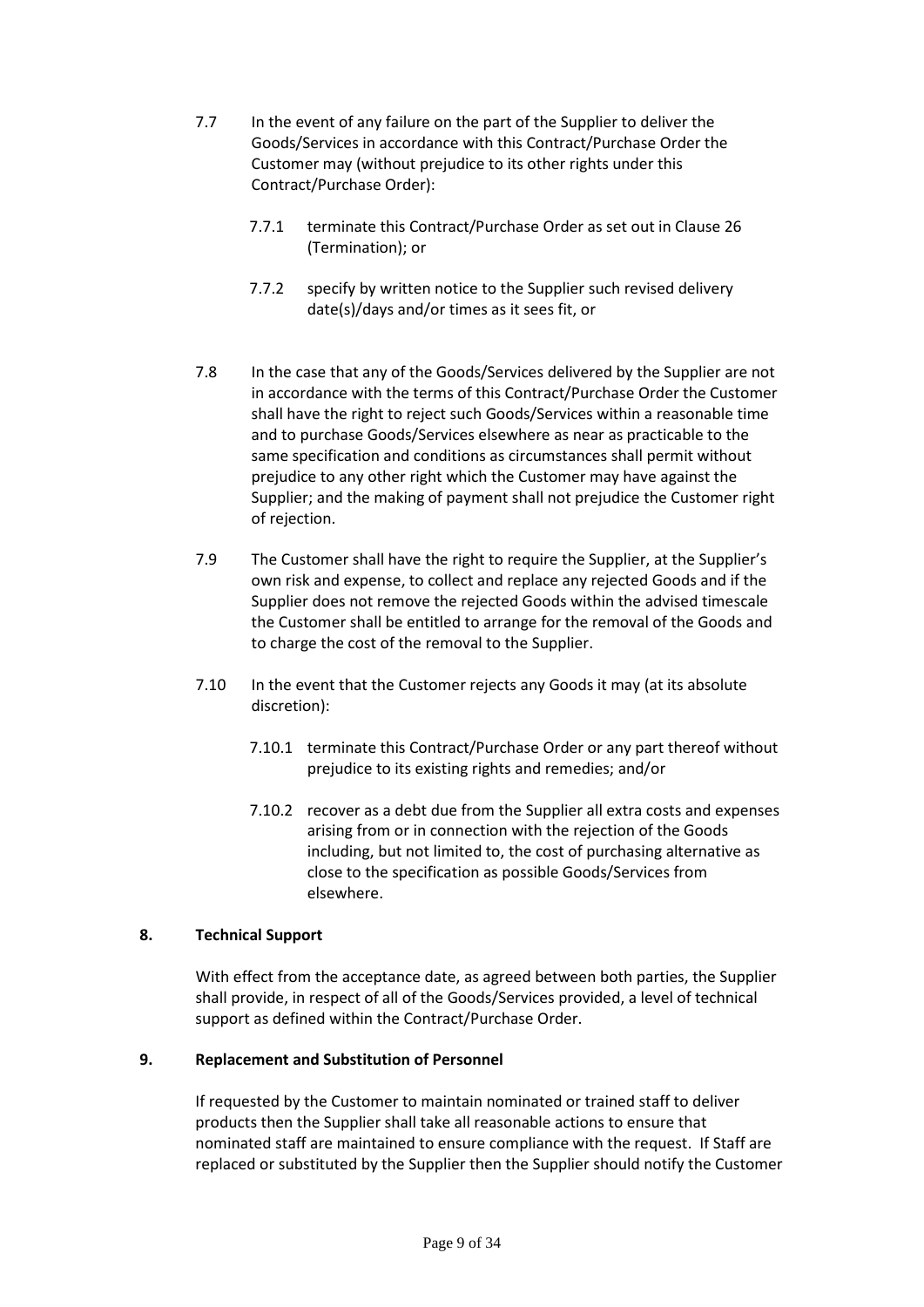and ensure that the replaced or substituted staff are aware of the requirements whilst at the Customer or other nominated premises.

#### **10. Title and Risk**

- 10.1 Risk in the Goods shall not pass to the Customer unless and until a delivery note has been signed by an authorised officer of the Customer. If the Goods are rejected by the Customer for any reason at any time after delivery has been affected then risk in the Goods shall revert to the Supplier immediately upon the Customer notifying the Supplier of such rejection of the Goods.
- 10.2 Title to the Goods shall pass to the Customer upon payment of the relevant invoice(s) in accordance with clause 18.2.
- 10.3 In the instance that a Customer changes its operating status, i.e. Funded School to Academy, all rights and support as previously granted in relating to the Goods/Services will be transferred at no cost to the new body.

#### **11. Warranties**

The Supplier hereby represents and warrants to the Contracting Authority that:

- 11.1 The Supplier sells the Goods/Services with full title guarantee and free from all encumbrances;
- 11.2 On delivery to the Customer, the Goods/Services will be in strict accordance with the specification for the Goods/Services set out or referred to in this Call Off Contract;
- 11.3 The Goods/Services when delivered to the Customer will:
	- 11.3.1 be of a satisfactory quality and free from any defects in material or workmanship;
	- 11.3.2 comply with the appropriate United Kingdom EU or International standards and with all applicable statutory requirements and regulations;
	- 11.3.3 the Goods/Services will be fit and sufficient for the purpose intended by the Customer as specified in the Call Off Contract and will comply with all applicable laws and regulations in force in England and Wales;
	- 11.3.4 the Goods/Services do not and will not infringe any intellectual property right of any third party.
- 11.4 Each of the representations and warranties contained in clause 11.1 above (hereinafter referred to as "Warranties") shall be construed as a separate representation or warranty and shall not be limited by the terms of any of the other Warranties or by any other term of this Call Off Contract.
- 11.5 The Supplier acknowledges that the Contracting Authority has entered into this Agreement in reliance on the Warranties.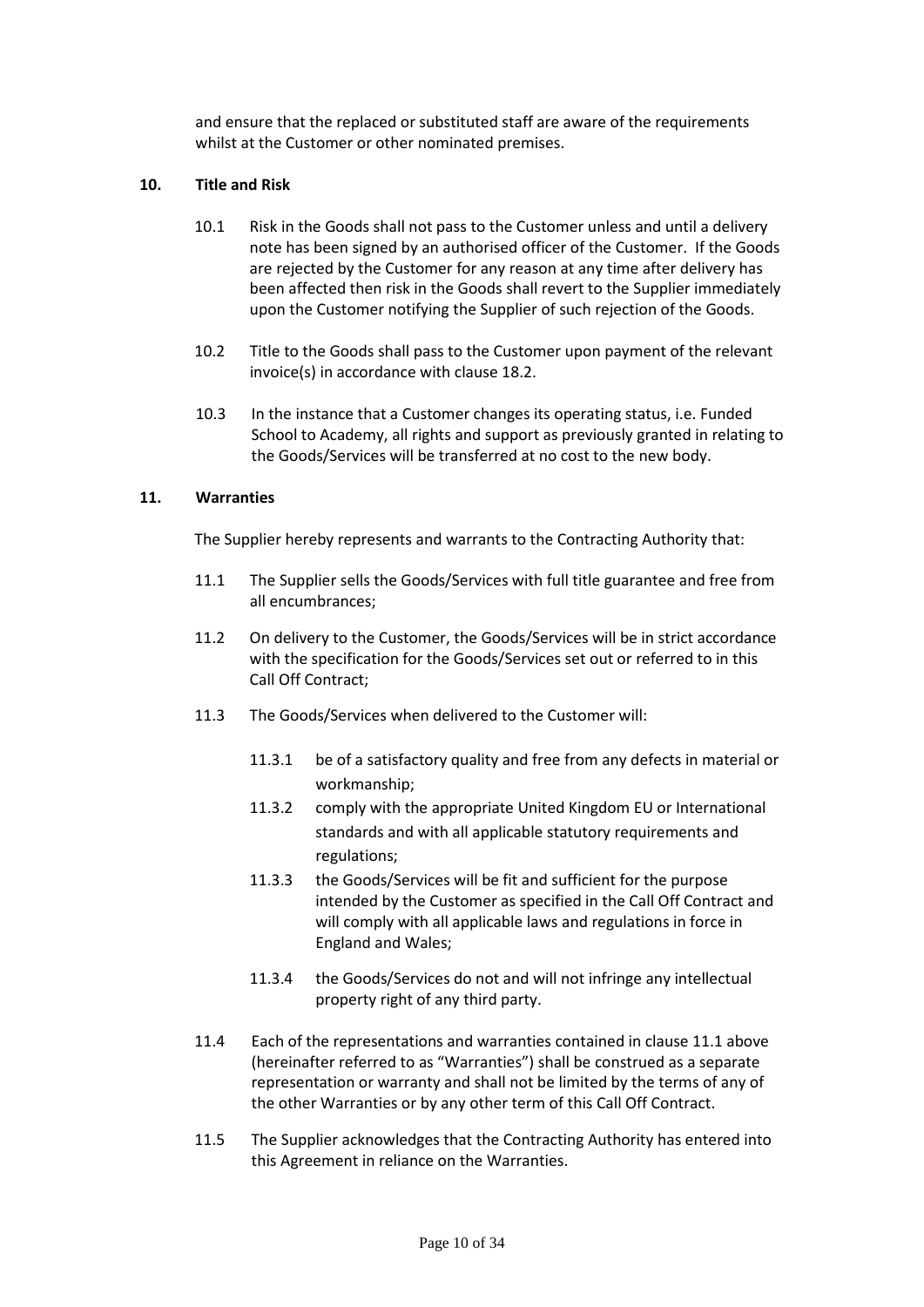11.6 The Warranties shall continue in full force and effect notwithstanding delivery or payment for the Goods/Services and notwithstanding termination of this Call Off Contract for any reason.

## **12. Duration of Call Off Contract**

12.1 In accordance with the 'Public Contract Regulations 2015' Contracts based on a Framework Agreement are to be awarded before the end of the term of the Framework Agreement itself. The duration of the Individual Contract does not need to coincide with the duration of the Framework Agreement, but might, as appropriate, be shorter or longer. In particular, the Customer is allowed to set the length of Individual Contracts based on a Framework Agreement taking account of factors such as the time needed for their performance, where maintenance of equipment with an expected useful life of more than four years is included or where extensive training of staff to perform the Contract is needed

## **13. Service Levels and Service Credits**

13.1 The service levels stated in the original tender document, along with any additional service levels or credits stated in the Individual Contract/Purchase Order will be applicable to this Contract/Purchase Order.

## **14. Intellectual Property Infringement**

- 14.1 The Supplier will indemnify and hold harmless the Customer against any damages (including costs) that may be awarded or agreed to be paid to any third party in respect of any claim or action that the normal operation possession or use of the Goods/Services by the Customer that infringes the patent copyright registered design or trade mark rights of the said third party (an 'Intellectual Property Infringement') provided that the Customer:
	- 14.1.1 as soon as practicable gives notice to the Supplier of any Intellectual Property Infringement upon becoming aware of the same
	- 14.1.2 gives the Supplier the sole conduct of the defence to any claim or action in respect of an Intellectual Property Infringement and does not at any time admit liability or otherwise attempt to settle or compromise the said claim or action except upon the express instructions of the Supplier; and
	- 14.1.3 acts in accordance with the reasonable instructions of the Supplier and gives to the Supplier such assistance, as it shall reasonably require in respect of the conduct of the said defence.
- 14.2 The Supplier shall reimburse the Customer its reasonable costs for the avoidance of doubt (including the cost of any time spent by the employees of the Customer in connection with this matter) incurred in complying with the provisions of Clause 14.1 above.
- 14.3 The Supplier shall have no liability to indemnify the Customer in respect of an Intellectual Property Infringement if the same results from: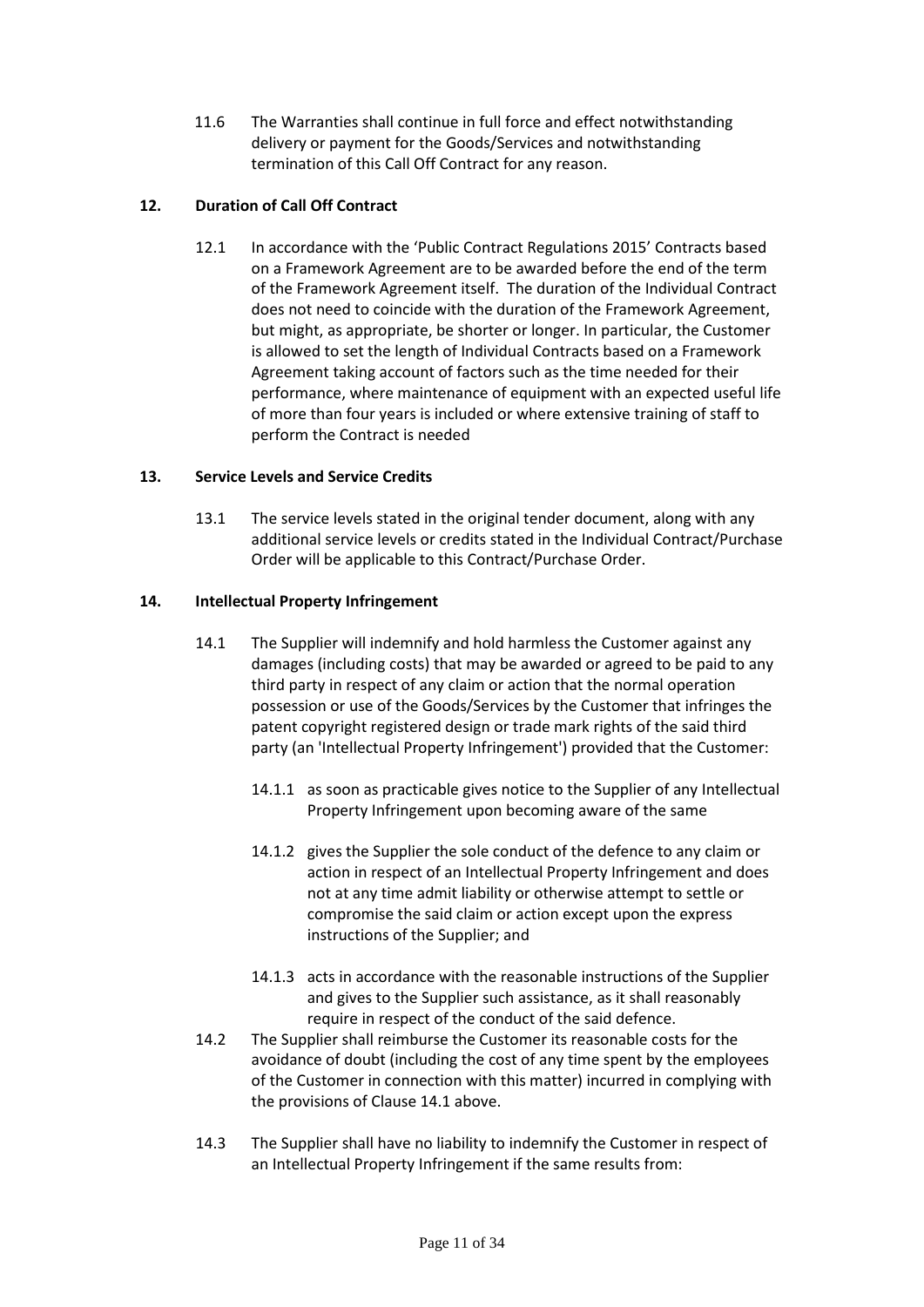- 14.3.1 any unauthorised alteration modification or adjustment made by the Customer to the Good/Services without the prior consent of the Supplier; or
- 14.3.2 the combination connection operation or use of the Goods/Services with any other equipment or documentation not endorsed by the Supplier.
- 14.4 In the event of an Intellectual Property Infringement the Supplier shall be entitled at its own expense and option either to:
	- 14.4.1 procure the right for the Customer to continue using the Goods/Services; or
	- 14.4.2 make such alterations modifications or adjustments to the Goods/Services that they become non-infringing without incurring a material diminution in performance or function; or
	- 14.4.3 replace the Goods/Services with non-infringing substitutes provided that such substitutes do not entail a material diminution in performance or function.
- 14.5 If the Supplier in its reasonable judgement is not able to exercise any of the options set out at clauses 14.4.1, 14.4.2 or 14.4.3 above within 14 days of the date it received notice of the Intellectual Property Infringement then it shall at its own expense retake possession of the Goods/Services upon payment to the Customer of:
	- 14.5.1 the Price less depreciation calculated at a rate of one tenth of the Price for each full year from the acceptance date, agreed by the parties (and pro rata for any period of less than a year);
	- 14.5.2 the actual costs of the Customer (including costs for time of its own employees) reasonably incurred in the preparation of the place of use to the extent that the Customer no longer intends to use the same as the installation or its preparation is not suitable for alternative Goods/Services;
	- 14.5.3 any special delivery costs; and
	- 14.5.4 all other damages that the Customer has suffered as a result of the said Intellectual Property Infringement.
- 14.6 The provisions of Condition 15 shall not apply to this clause 14.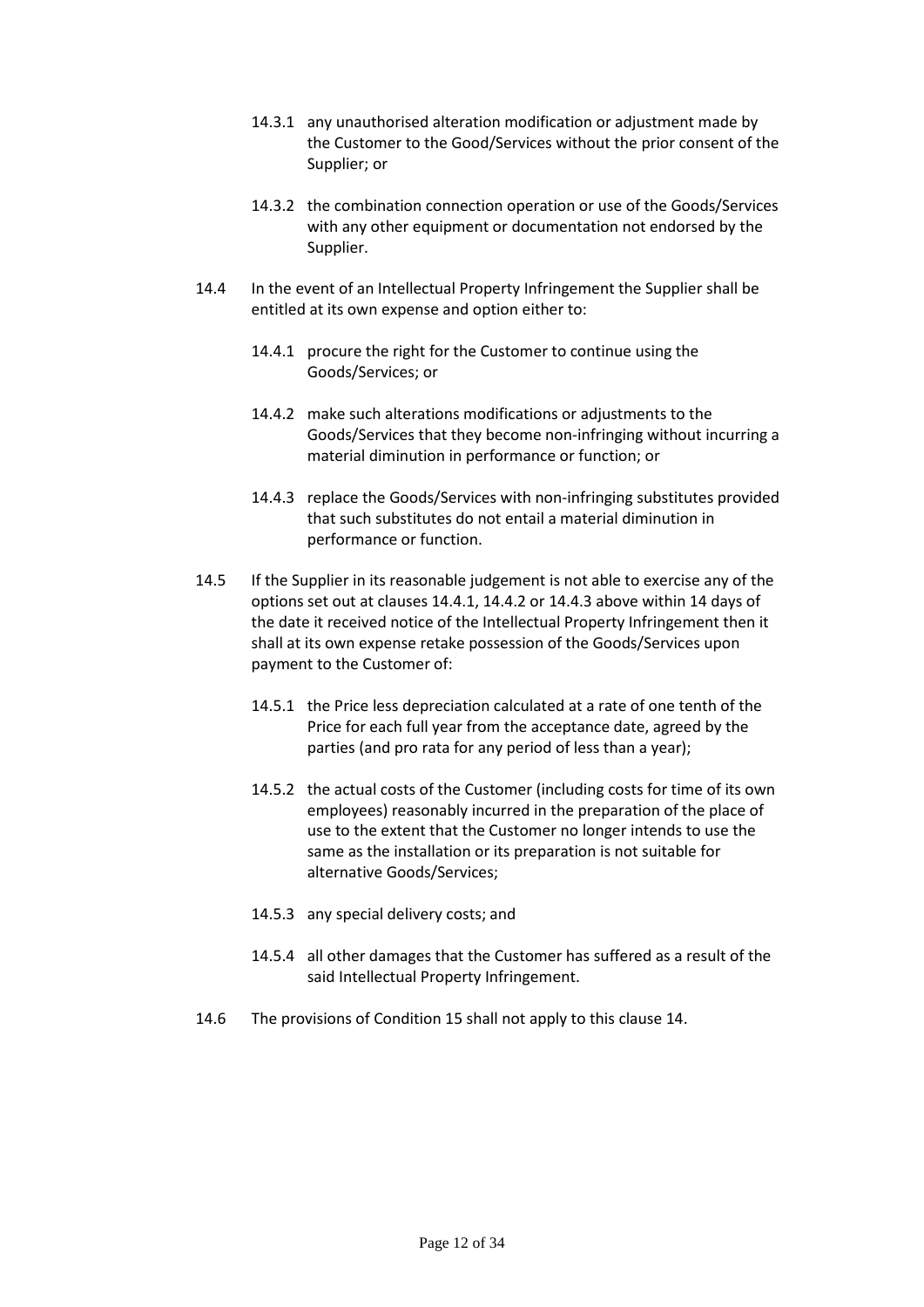#### **15. Supplier liability**

- 15.1 The following provisions set out the Suppliers entire liability (including any liability for the acts and omissions of its employees, agents and Sub-Contractors) to the Customer in respect of.
	- 15.1.1 any breach of its Contractual obligations arising under this Contract; and
	- 15.1.2 any representation statement or tortuous act or omission including negligence arising under or in connection with this **Contract**
- 15.2 Any act or omission on the part of the Supplier or its employees, agents or Sub-Contractors falling within clause 15.1 shall for the purposes of this clause 15 be known as an 'event of Default'.
- 15.3 The Supplier's liability to the Customer for:
	- 15.3.1 death or injury resulting from its own or that of its employees' agents or Sub Contractors' negligence; and
	- 15.3.2 all damage suffered by the Customer as a result of the implied statutory undertakings as to title quiet possession and freedom from encumbrances

Shall not be limited.

- 15.4 The Supplier shall not be liable to the Customer in respect of any event of Default for loss of profits, goodwill or any type of special indirect or consequential loss (including loss or damage suffered by the Customer as a result of an action brought by a third party) even if such loss was reasonably foreseeable or the Supplier had been advised of the possibility of the Customer incurring the same.
- 15.5 If a number of events of Default give rise substantially to the same loss then they shall be regarded as giving rise to only one claim under this Contract.
- 15.6 The Customer will afford the Supplier up to twenty (20) working days which to remedy any event of Default exclusive of the Service Level Agreement (SLA) associated Key Performance Indicators (KPI's) and the Escalation process.
- 15.7 Except in the case of an event of Default arising under clause 15.3 the Supplier shall have no liability to the Customer in respect of any direct losses in the event of Default unless the Customer shall have served notice of the same upon the Supplier within 2 years of the date it became aware of the circumstances giving rise to the event of Default or the date when it ought reasonably to have become so aware.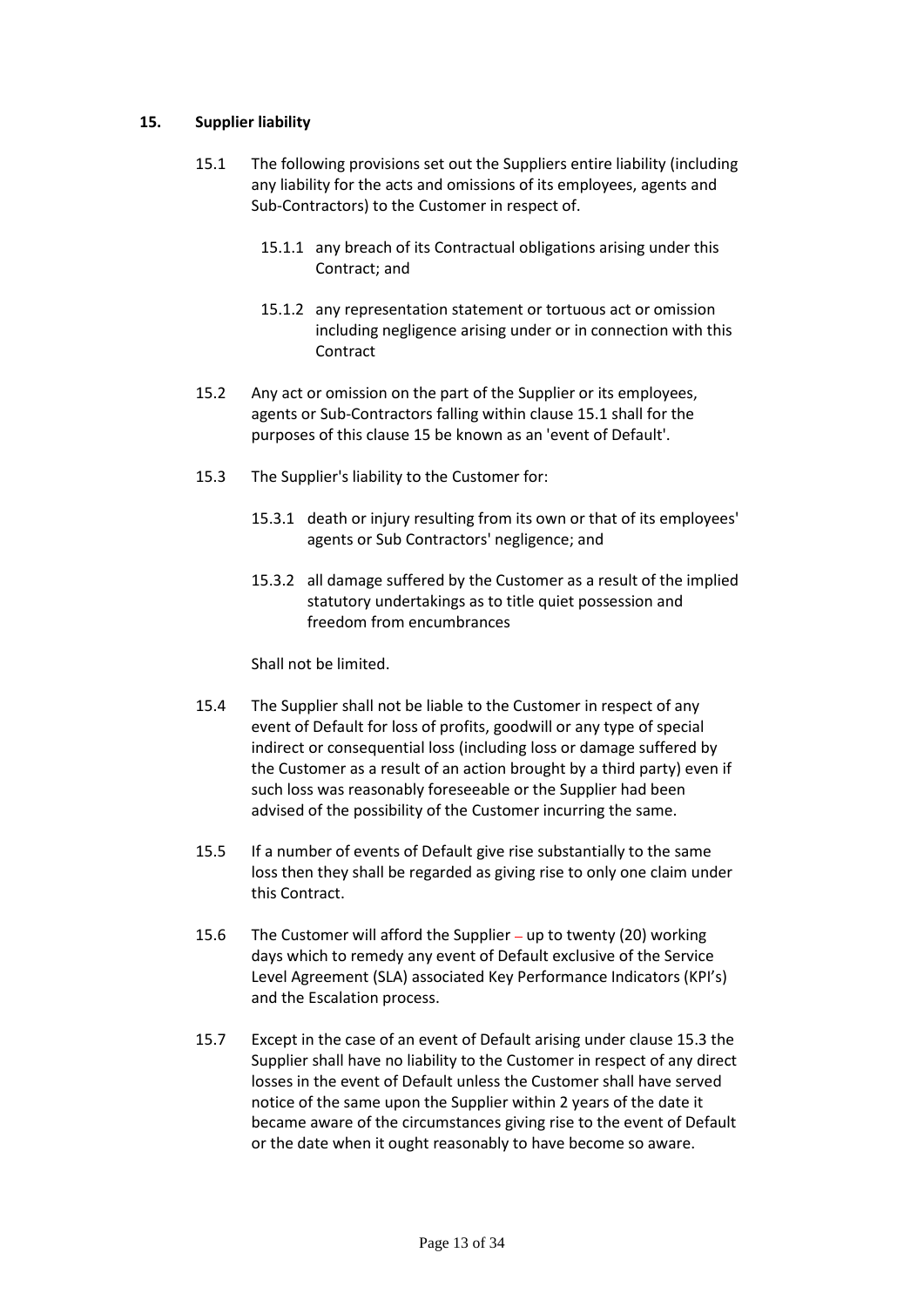- 15.8 Nothing in this clause 15 shall confer any right or remedy upon the Customer to which it would not otherwise be legally entitled.
- 15.9 In order to cover its liabilities the Supplier shall maintain, and require that any permitted Sub-Contractors maintain, as a minimum throughout the Contract Period;
	- 15.9.1 Product Liability Insurance limit £5 million (Five million pounds sterling) per claim or series of related claims
	- 15.9.2 Public Liability Insurance limit £5million (Five million pounds sterling) per claim or series of related claims
	- 15.9.3 Employer's Liability Insurance limit £10 million (ten million pounds sterling) per claim or series of related claims
	- 15.9.4 Professional Indemnity Insurance- limit £5 million (Five million pounds sterling) per claim or series of related claims
	- 15.9.5 The Supplier is responsible for comprehensively insuring all fleet items including vehicles maintained by the Supplier against third party claims and for accidental damage, fire, theft or loss whilst in the custody or control of the Supplier.
	- 15.9.6 any other insurances required under any applicable legislation or at time of Contract.
- 15.10 Should the Supplier fail to provide upon reasonable notice satisfactory evidence of insurance referred to above the Customer may:
	- 15.10.1 at its discretion arrange suitable cover. Any premiums paid by the Customer to affect such insurance on behalf of the Supplier shall be recoverable from the Supplier or, at the Customer option, deducted from any money owed to the Supplier.
	- 15.10.2 require the Supplier to effect and provide evidence of suitable cover within seven (7) days of notification.
	- 15.10.3 cancel this Contract with immediate effect.
- 15.11 If the Customer requires a variant level of insurance then this will be requested at the Further Competition/Purchase Order stage of the Contract. Failure to revise the insurance level may cause exclusion from the process. The Supplier is not to offer any level of insurance below that stated in clauses 15.9.1, 15.9.2, 15.9.3, and 15.9.6.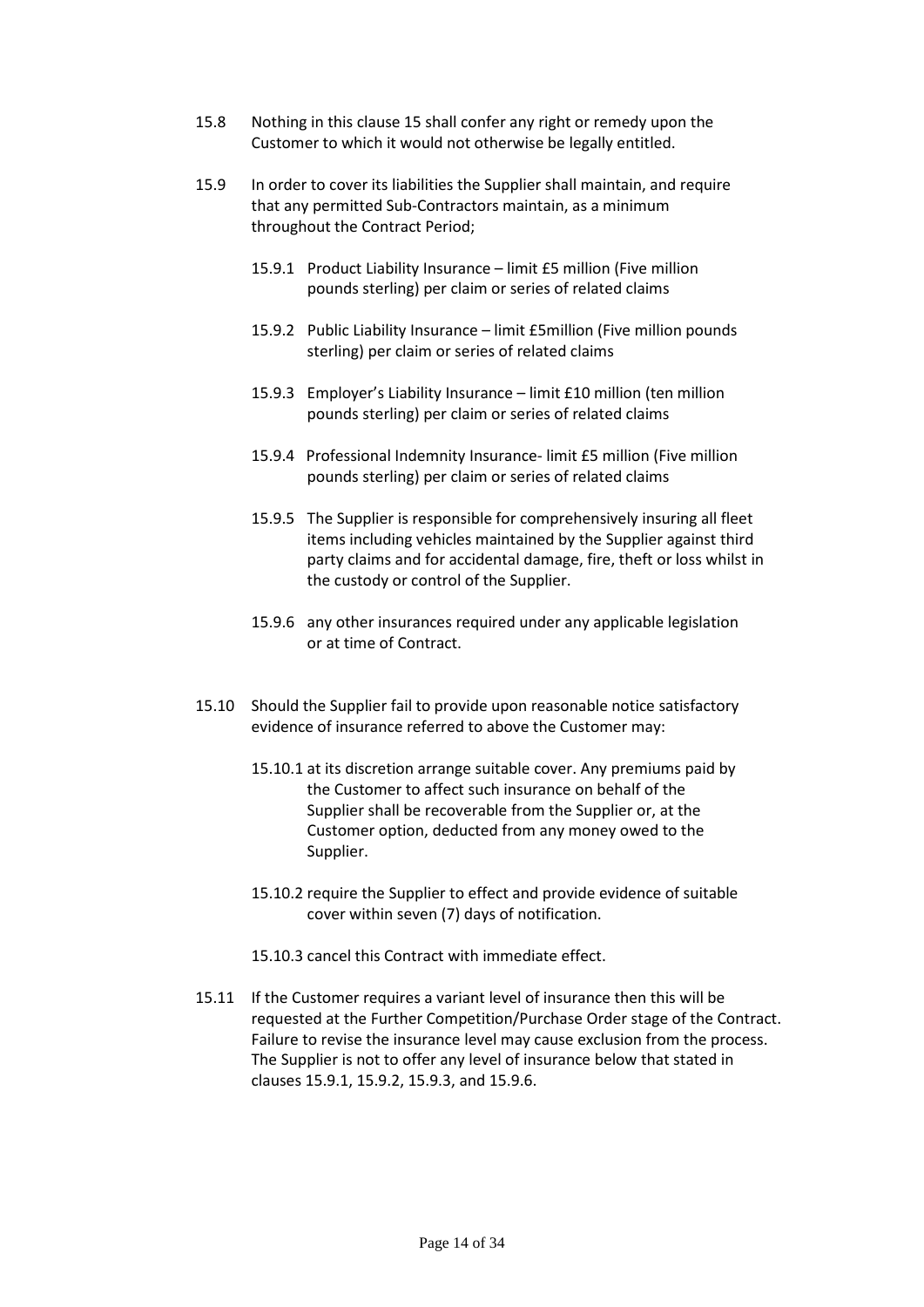#### **16. Indemnity**

- 16.1 The Supplier will indemnify the Customer against:
	- 16.1.1 breaches in respect of any matter arising from the supply of the Goods/Services resulting in any successful claim by any third party to the extent of the Supplier negligence.
- 16.2 The Customer and Supplier Indemnity shall be limited as follows:
	- 16.2.1 Subject to clause 15.3 the Supplier's total aggregate liability shall in no event exceed the higher of two million pounds (£2,000,000) or a sum equal to one hundred and twenty-five per cent (125%) of the Price in the Contract Period in respect of all direct liability loss damages costs and expenses (including legal and other professional fees and expenses) awarded against or incurred or paid by the Customer as a result of or in connection with:
		- 16.2.1.1 any breach (in whole or part) of any of the Warranties on the part of the Supplier contained in clause 11;
		- 16.2.1.2 any damage to property to the extent that such damage is caused by or relates to or arises from the Goods/Services;
		- 16.2.1.3 any claim made against the Customer in respect of any liability, loss, damage, cost or expense sustained by the Customers employees, Sub-Contractors or agents or by any third party to the extent that such liability loss damage cost or expense is caused by or relates to or arises from the Goods;
		- 16.2.1.4 any negligent act or omission of the Supplier or its employees agents or Sub Contractors in supplying and delivering the Goods/Services which causes financial loss to the Customer; or
		- 16.2.1.5 any liability which the Customer incurs under the Consumer Protection Act 1987 as a result of the acts or omissions of the Supplier in providing the Goods/Services.

#### **17. Conditions Applicable**

These Call-off Terms and Conditions and the Framework Terms and Conditions shall apply to the purchase of the Goods/Services under Framework Y17042 by the Customer from the Supplier to the exclusion of any which the Supplier may purport to apply under any sales offer or similar document.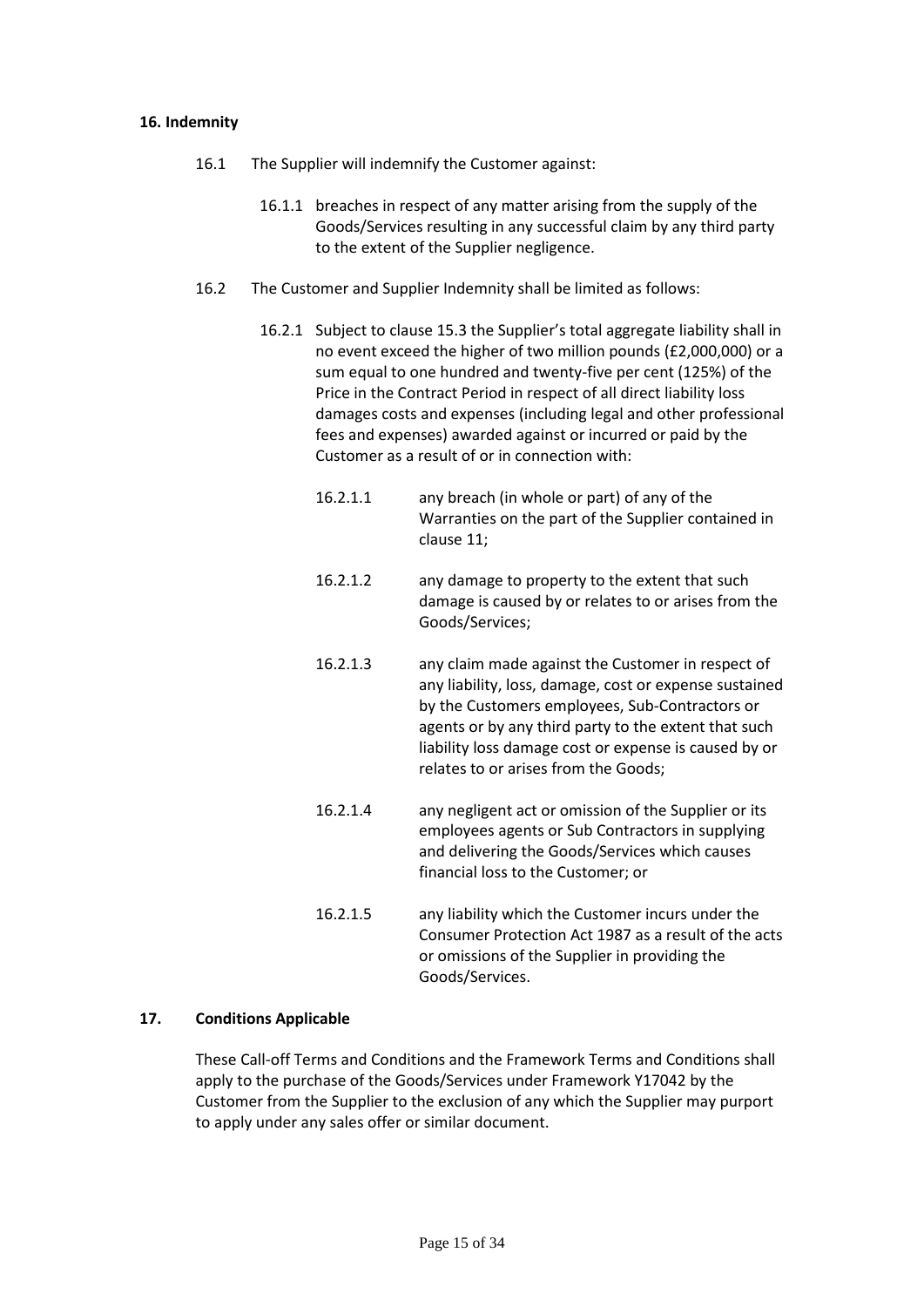#### **18. Payment**

- 18.1 The Customer shall only make payment after delivery of all the Goods/Services specified in the relevant Contract/Purchase Order and where delivery is by instalments payment shall be made after delivery of each instalment and after receipt by a duly authorised officer of the Customer of a detailed invoice showing correct invoice value (and where VAT is payable, a VAT invoice) clearly stating the Contract/Purchase Order Number as appropriate.
- 18.2 Where the provisions of clause 18.1 have been complied with payments will normally be made by the Customer within 30 days of the tax point of the invoice(s). The Customer reserves the right to withhold payment where the provisions of clause 18.1 have not been complied with.
- 18.3 The Contracting Authority shall not be held responsible for payments due from individual Customers, Member Authorities and/or Participating Authorities.

#### **19 Monetary Union**

Should the United Kingdom enter into the European Monetary Union during the duration of this Contract, any additional costs, duties and responsibilities falling directly on the Supplier will be borne by the Supplier.

#### **20 Set-Off and Counterclaim**

The Customer may set off against any sums due to the Supplier, whether under this Purchase Order/Contract or otherwise, any lawful set-off or counterclaim to which the Customer may at any time be entitled.

#### **21 Notices**

- 21.1 Any notice to be served on either of the parties by the other shall be in writing and sent by first class post to the address of the relevant party shown at the head of this Purchase Order/Contract or by electronic mail and shall be deemed to have been received by the addressee within seventy two (72) hours of posting or twenty four (24) hours if sent by by electronic mail to the correct address For the purpose of address for each Party:
- 21.2 For the Customer The address set out on the Purchase Order / Contract.
- 21.3 For the Supplier The address set out in the Framework Agreement.
- 21.4 Either Party may change the contact address for Service by notifying the Party by serving a notice using this clause.

#### **22 Severance**

Any provision of this Purchase Order/Contract that is or may be void or unenforceable shall, to the extent of such invalidity or unenforceability be deemed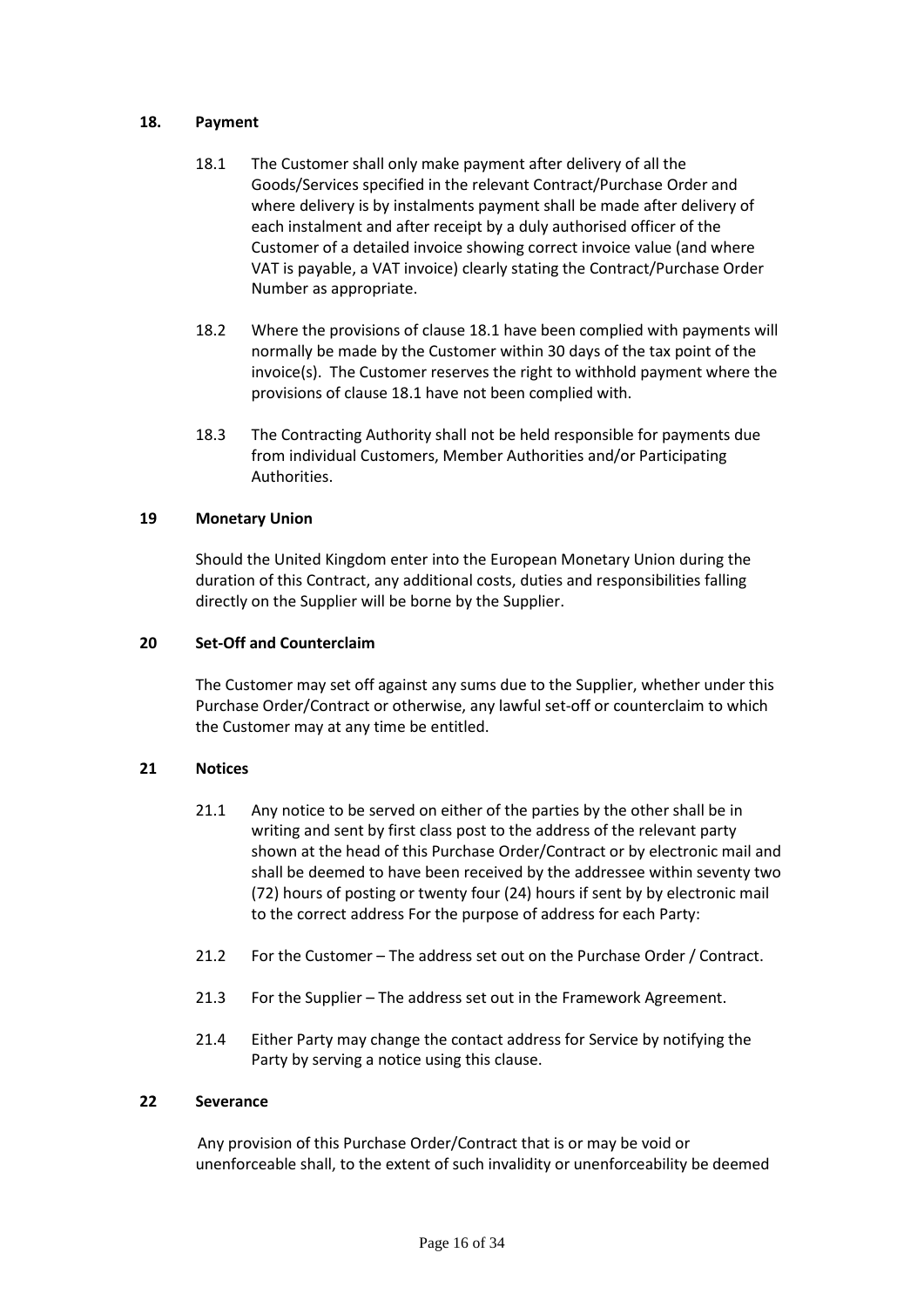severable and shall not affect any other provision of this Contract that shall remain in force to the fullest extent possible.

#### **23 Waiver**

No waiver or forbearance by the Customer (whether express or implied) in enforcing any of its rights under this Purchase Order/Contract shall prejudice its rights to do so in the future.

#### **24 Assignment**

The Supplier shall not assign or otherwise dispose of any part of its rights and obligations under this Purchase Order/Contract without the explicit written authority of the Customer that will not be unreasonably withheld. The Customer may assign or otherwise dispose of any part of its rights and obligations under this Purchase Order/Contract as it deems fit.

#### **25 Force Majeure**

Neither party to the Contract shall be liable for any Default due to any act of God, War, Fire, Flood, Drought, Tempest or other event beyond the reasonable control of either party. If a state of Force Majeure exists to the extent that the individual Contract/ Purchase Order cannot be executed for a continuous period of six (6) months the Contract shall be automatically terminated with no liability on either party.

#### **26 Termination**

- 26.1 The Customer may terminate the Agreement with justifiable cause, which will be determined by the parties, on giving the Supplier (sixty) 60 days' written notice.
- 26.2 The Customer shall be entitled immediately to terminate this Contract and to recover from the Supplier the amount of any loss resulting from such termination if the Supplier is in breach of any of the terms of this Contract.
- 26.3 The Customer may terminate the Purchase Order/Contract at any time before all of the Goods/Services are delivered by giving written notice and thereafter:
	- 26.3.1 the Supplier shall cease to be bound to deliver and the Customer shall cease to be bound to receive delivery of any further Goods/Services:
	- 26.3.2 the Customer shall cease to be bound to pay that part of the price that relates to the Goods/Services that have not been delivered:
	- 26.3.3 the Customer shall not be liable for any loss or damage whatsoever arising from such termination.
- 26.4 The Customer may terminate this Contract at any time, where;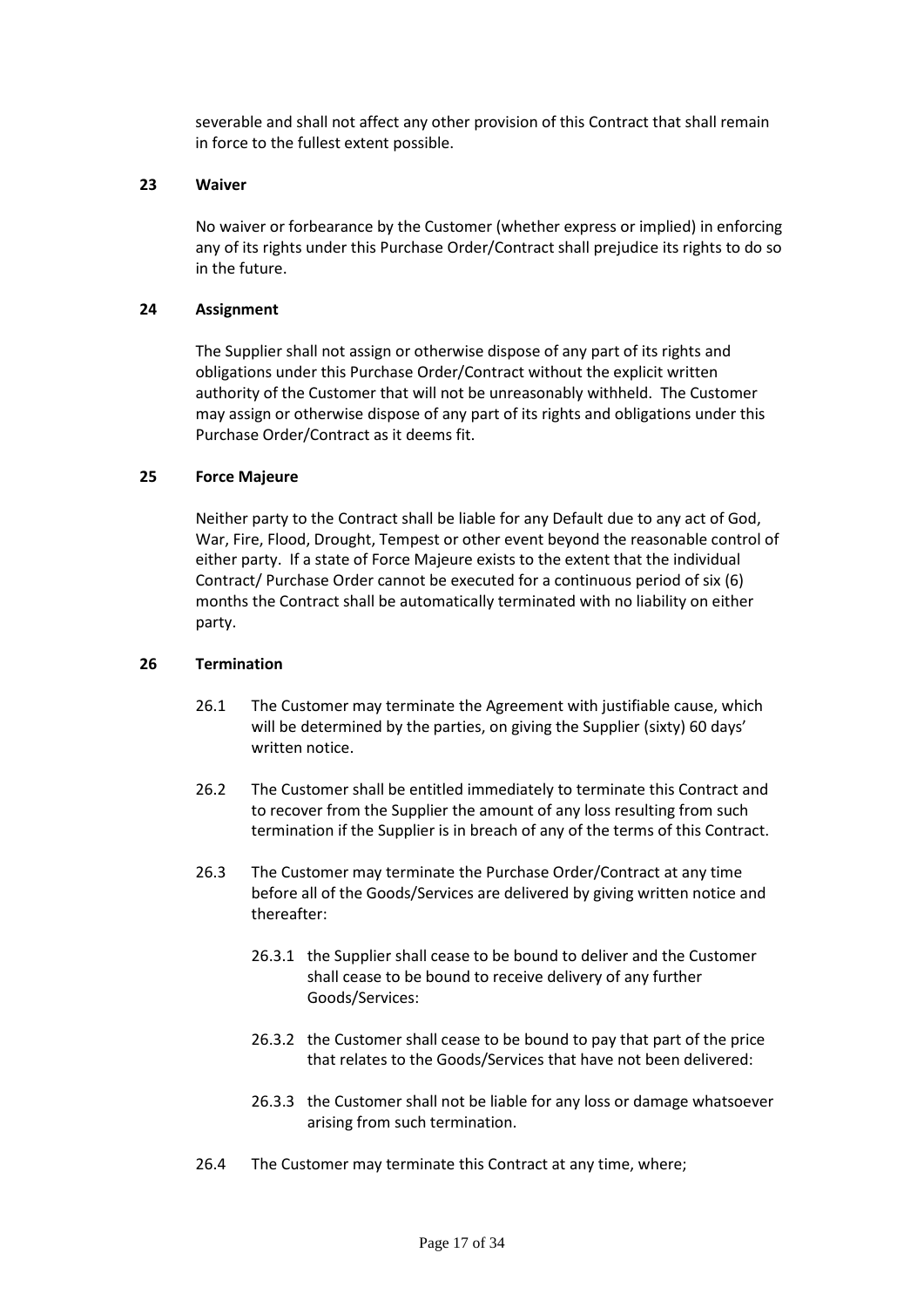- 26.4.1 in the case of an individual, a petition is presented to the Supplier, and not dismissed within 14 days, for becoming bankrupt or making a composition or arrangement with his creditors or;
- 26.4.2 in the case of a company, having a winding up order made or except for the purposes of reconstruction or amalgamation) a resolution for voluntary winding up is passed or;
- 26.4.3 a Receiver or Manager Administrator or Administrative Receiver is appointed or possession taken of the Supplier's assets by or on behalf of the holders of any debentures secured by a floating charge and the Contracting Authority shall be entitled to repayment of any monies paid in advance.
- 26.4.4 a proposal is made for a voluntary arrangement within Part 1 of the insolvency Act 1986 or any other composition or arrangement with, or assignment for the benefit it creditors or shareholders.
- 26.4.5 The Supplier becomes insolvent within the meaning of Section 123 of the Insolvency Act 1986.
- 26.5 In any event similar to those listed in this clause 26 which occur under law of or other jurisdiction or in the case where the Supplier is an individual;
	- 26.5.1 the Supplier is unable to pay its debts or has no prospect of doing so within the meaning of Section 268 of the Insolvency Act 1986; or
	- 26.5.2 a creditor or encumbrancer attaches or takes possession of, or a distress execution, sequestration or other such process is levied or enforced on or sued against, the whole or any part of the Suppliers assets and such attachment or process is not discharged within 14 days; or
	- 26.5.3 the Supplier suspends or ceases, or threatens to suspend or cease to carry out on all or a substantial part of his business.
- 26.6 The Supplier shall notify the Customer as soon a practically possible if the Supplier undergoes a change of control. The Customer may terminate the Contract by notice within 6 months of: -
	- 26.6.1 being notified that a Change Control has occurred; or
	- 26.6.2 where no notification has been made, the date that the Customer becomes aware of the Change of Control;

But shall not be allowed to terminate where an approval was granted prior to the Change of Control.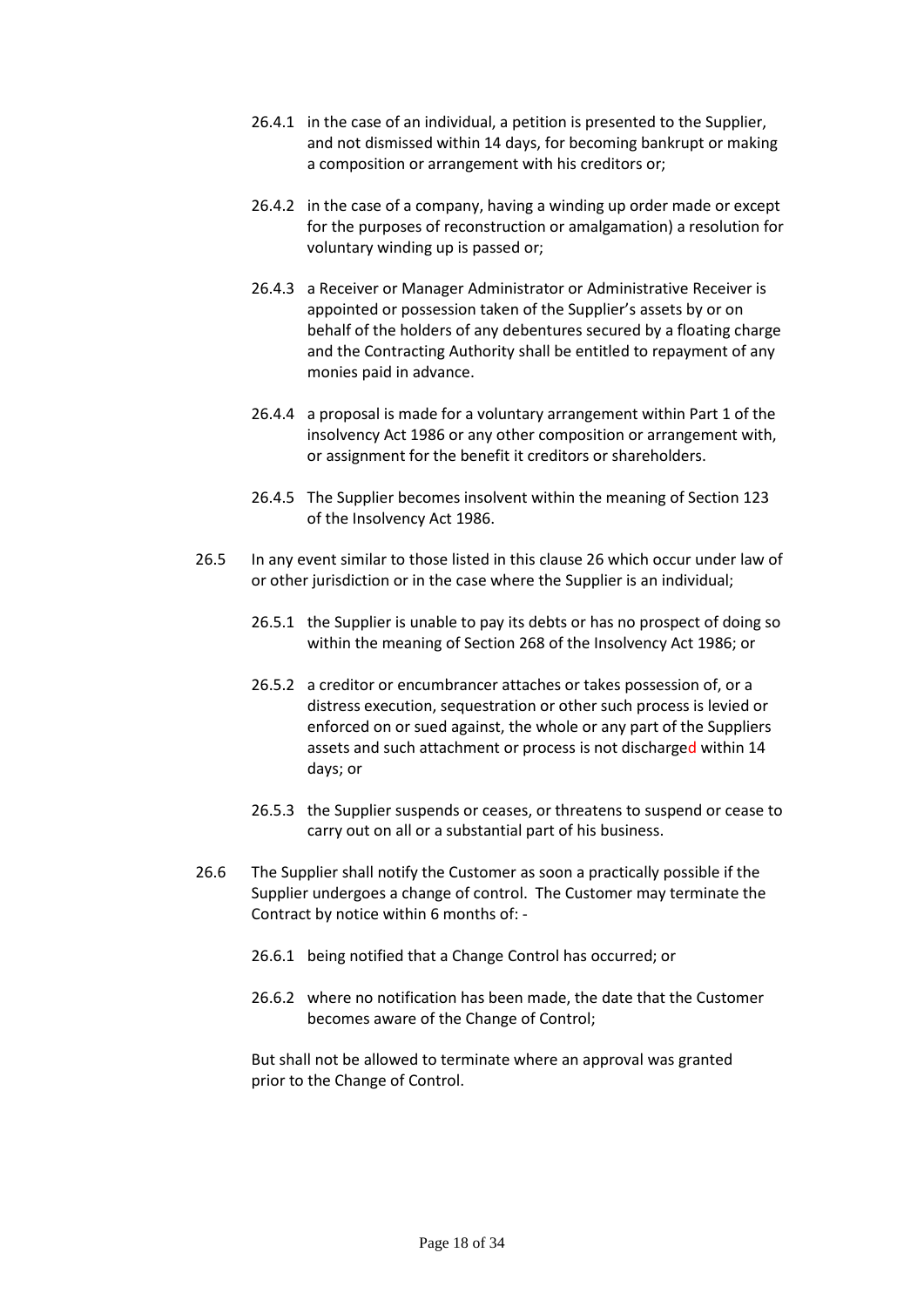#### **Termination on Default**

- 26.7 The Customer may terminate the Contract by giving written notice to the Supplier with immediate effect if the Supplier commits a Default and if: -
	- 26.7.1 The Supplier has not remedied the Default to the requirements of the Customer within Twenty (20) working days, or such period as may be specified by the Customer, after issue of a written notice stating the Default and requesting the Default to be remedied; or
	- 26.7.2 the Default is not capable, in the reasonable opinion of the Customer, of remedy; or
	- 26.7.3 the Default is a Material Breach of the Contract.
- 26.8 If the Customer fails to pay the Supplier undisputed sums of money when agreed by Contract, the Supplier shall notify the Customer in writing of such failure to pay. If the Customer fails to pay such undisputed sums then: -
	- 26.8.1 Interest on payment shall not be subject to the Late Payment of Commercial Debts Interest Act, 1998 and as amended and supplemented by the Late Payment of Commercial Debts Regulations, 2013 until the completion of the Dispute Resolution Process or receipt of the decision from the adjudicator, in accordance with the agreed Dispute Resolution process.
	- 26.8.2 All undisputed sums due from either of the parties to the other which are not paid on the due date agreed in the Contract shall bear interest from day to day at the annual rate of 2% over the base lending rate of the Bank of England.
- 26.9 If the Customer refuses to pay the outstanding undisputed payments to the Supplier, then the Supplier will be able to terminate the individual Contract after a period of ninety (90) days of the date of such written notice, save that the such right of termination shall not apply where the Customer is exercising its rights under clause 18 (Payment).
- 26.10 Where a Contract Period is specified in the Contract then the Contract shall come to an end at the end of such Period (if it has not already come to an end or been terminated before that date).
- 26.11 All termination or coming to an end of this Contract shall be without prejudice to any claims for prior breach of this Contract and all of the conditions which expressly or impliedly have effect after termination of this Contract for any reason will continue to be enforceable notwithstanding such termination or coming to an end.

#### **Framework Agreement**

26.12 Individual Contracts will continue to run even if the Framework is terminated unless terminated by the Customer of the individual Order.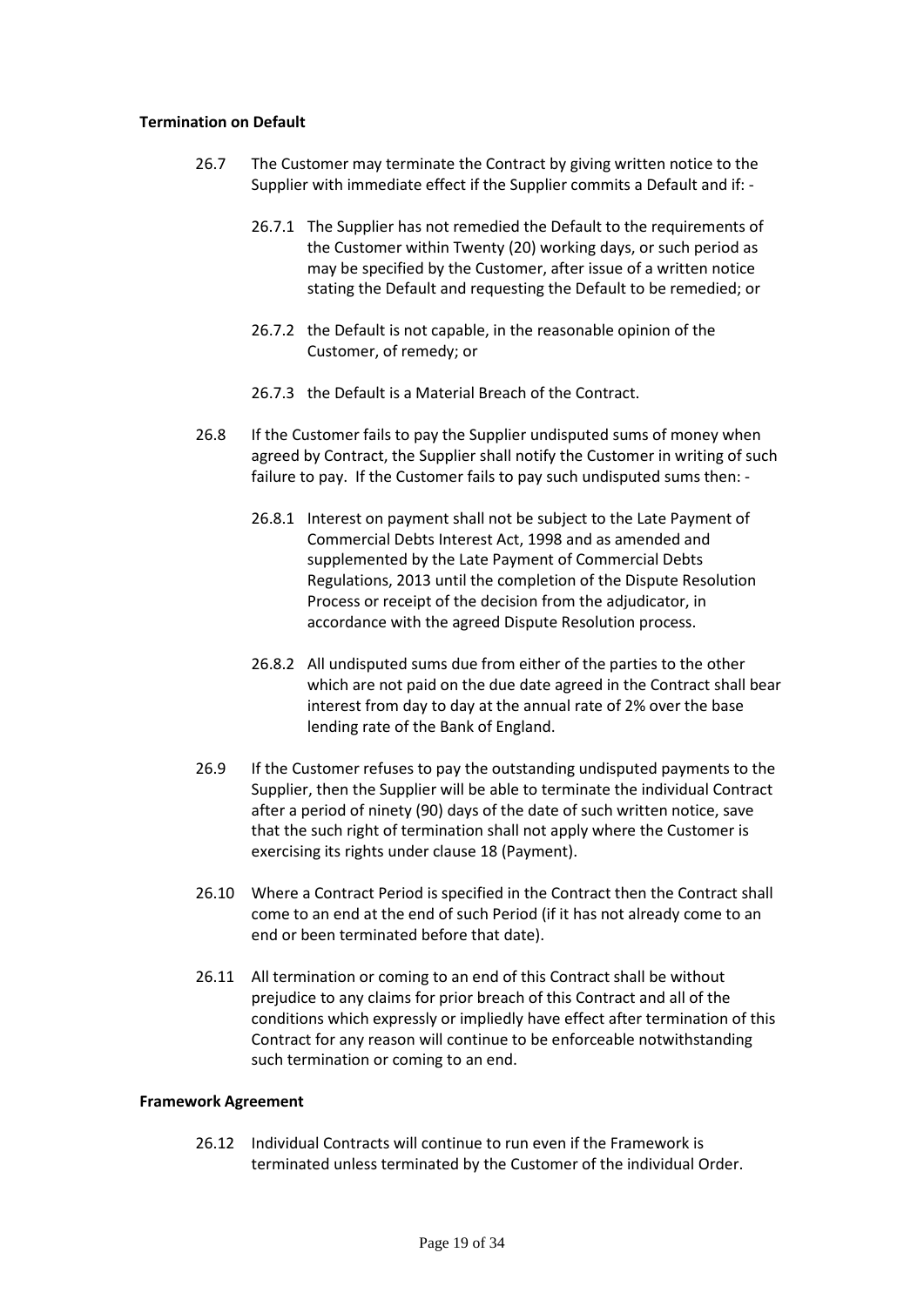#### **Termination by the Supplier**

26.13 The Supplier shall have the right to terminate the Contract /Purchase Order, by giving (ninety) 90 days notice.

#### **Consequences of Termination**

26.14 Where the Customer terminates the Contract under clause Termination on Default (26.7 – 26.11) and then makes other arrangements for the supply of the products the Customer may recover the reasonable costs, from the original Supplier, incurred to make those arrangements and any additional costs incurred during the remainder of the original Contract period. Where the Contract is terminated under the clause Termination on Default (26.7 – 26.11) no further payments shall be payable to the Supplier by the Customer, until the Customer has established the final cost for making these arrangements.

#### **27. Disruption**

- 27.1 The Supplier shall take reasonable care to ensure that the performance of the Contract by the Supplier does not disrupt the operations of the Customer, its employees and any of its Suppliers working under control of the Customer.
- 27.2 The Supplier shall inform the Customer as soon as practically possible of any potential or actual industrial action that will cause effect to the Customer and delivery to the Contract.
- 27.3 In the event of any Industrial action or anticipated delay the Supplier will seek acceptance of alternative plans to ensure supply to the Contract. If the proposals are deemed as insufficient to ensure Contract delivery, this will be deemed as a Material Breach and the Contract maybe terminated in accordance with clause 26.7
- 27.4 If the disruption is caused by direction of the Customer then the Customer will make an allowance to the Supplier of any proven expense, for direct cost, that has been agreed by the Customer, as a direct result of the disruption.

#### **28. Recovery upon termination**

On termination of the Contract for any reason, the Supplier shall;

- 28.1 Return to the Customer all confidential Information and any IPRs belonging to the Customer that are in the Suppliers or its Sub-Contractors possession
- 28.2 Deliver to the Customer all property, including materials, documents, information etc. that has been provided by the Customer.
- 28.3 Where the end of the Contract arises due to the Suppliers Default, the Supplier shall provide all assistance to complete the Clause 28.1 and 28.2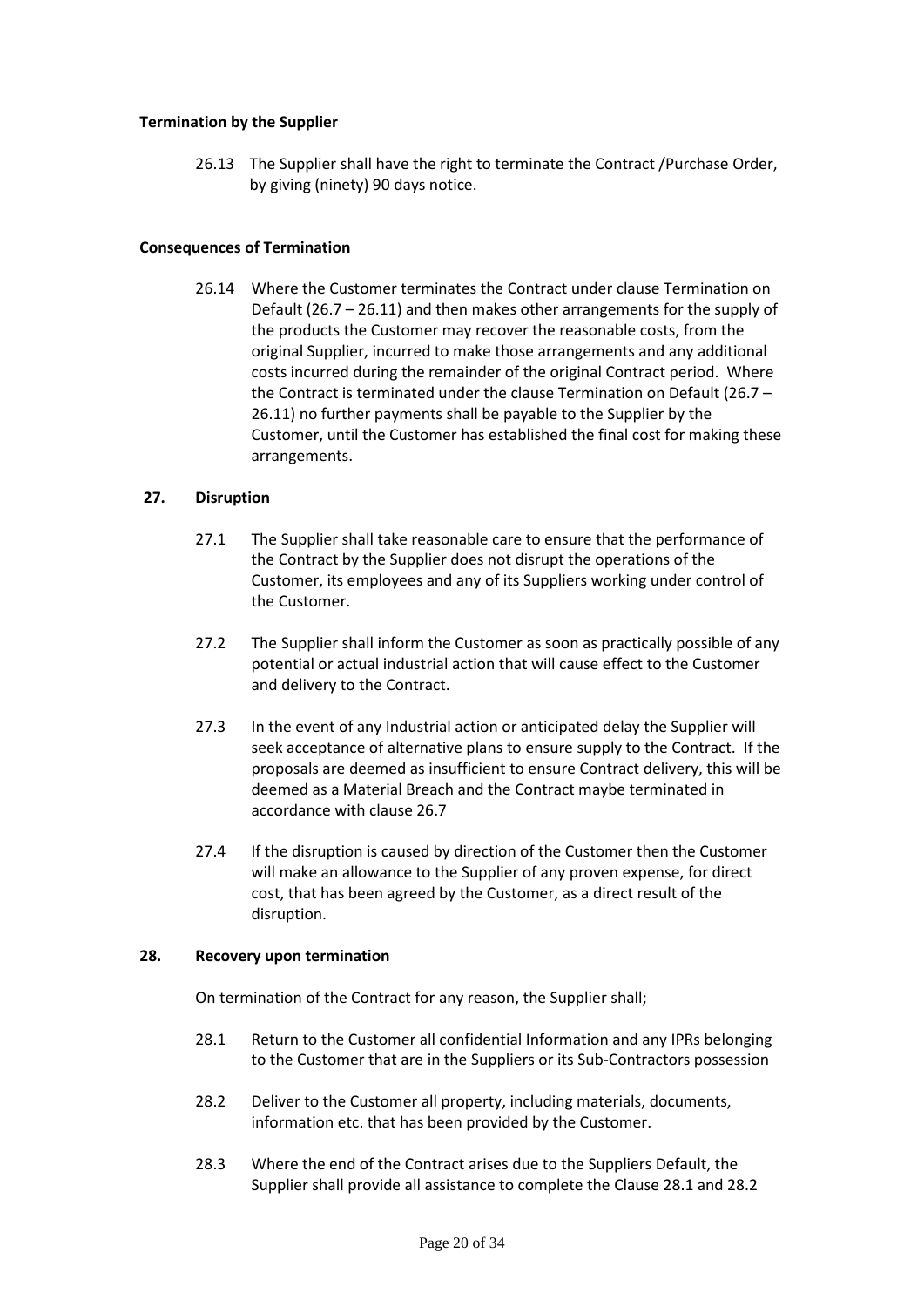free of charge and within timescales stated. If this is not complied with the Supplier shall pay the Customer additional costs to achieve the stated recovery dates.

28.4 compliance with Clause 28.1 and 28.2 shall be within 5 working days from Termination of the Contract.

#### **29. Bribery, Corruption and Collusion**

- 29.1 The Customer shall be entitled immediately to terminate this Agreement with the Supplier and to recover from the Supplier the amount of any loss resulting from such termination if:
	- 29.1.1 the Supplier shall have offered to give or agreed to give to any person any gift or consideration at any time as inducement or reward for doing or forbearing to do or for having done or forborne to do any action in relation to the obtaining or execution of this Contract or any other Contract with the Customer or for showing or forbearing to show favour or disfavour to any person in relation to this Contract or any other Contract with the Customer.
	- 29.1.2 the like acts shall have been done by any person employed by the Supplier or acting on his behalf (whether with or without the knowledge of the Supplier).
	- 29.1.3 In relation to any Contract with the Customer the Supplier or persons employed by him or acting on his behalf shall have committed any offence under the Public Bodies Corrupt Practices Act 1889 the Prevention of Corruption Acts 1906 to 1916 or have given any fee or reward the receipt of which is an offence under the Local Government Act 1972 Section 117.
	- 29.1.4 The Supplier, when tendering fixed or adjusted the amount of the tender under or in accordance with any agreement or arrangement with any other person or before the time specified for the return of tenders:

29.1.4.1 communicated to a person other than the Customer the amount or the approximate amount of his tender (except where the disclosure in confidence of the appropriate amount of his tender was essential to obtain insurance premium quotations required for the preparation of his tender).

29.1.4.2 entered into an agreement with any other person whereby that other person would refrain from tendering or as to the amount of any tender to be submitted:

29.1.4.3 offered or paid to give or agreed to give any sum of money or valuable consideration directly or indirectly to any person for doing or having done or causing or having caused to be done in relation to any other tender or proposed tender any act or thing of the sort described above.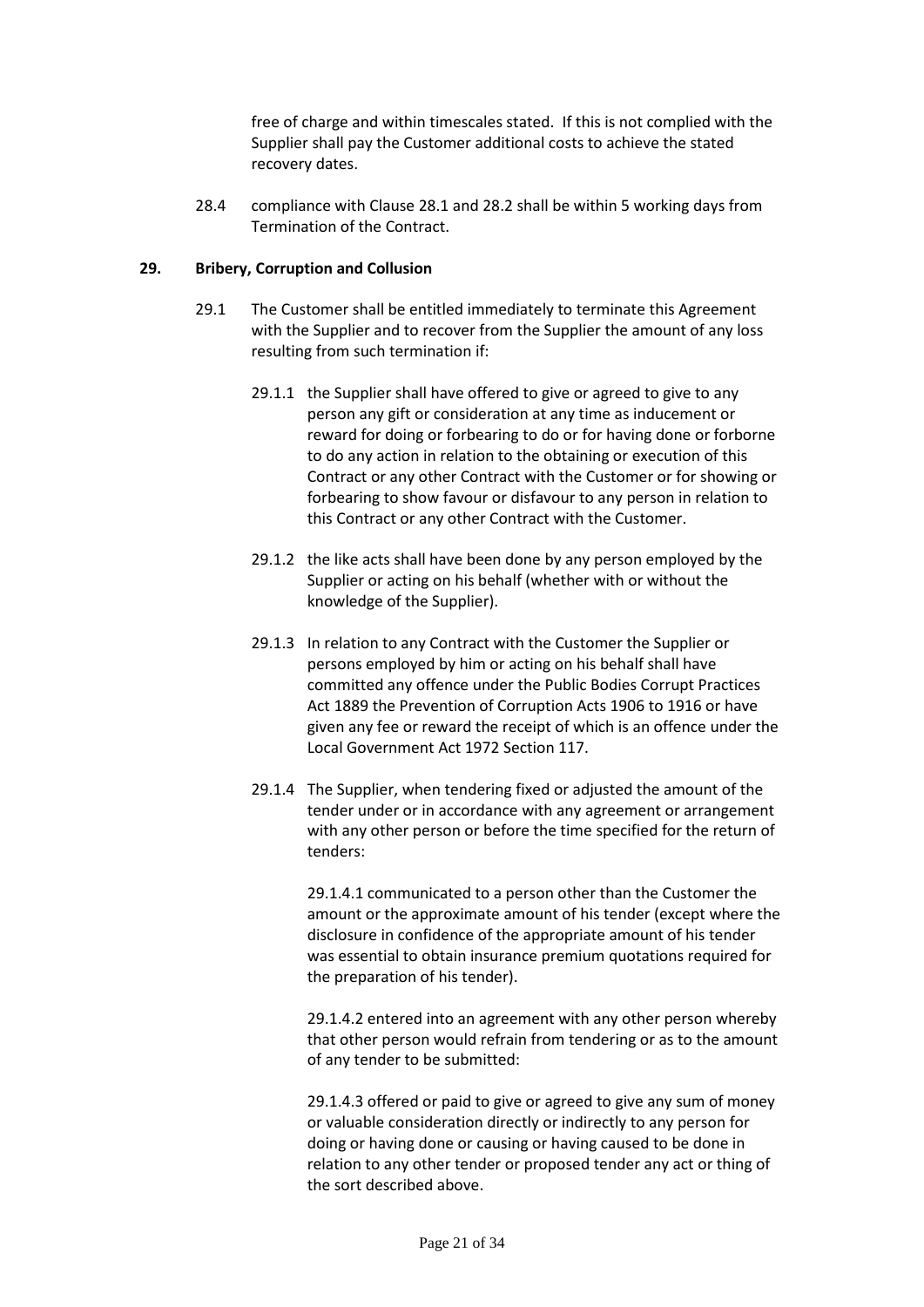29.2 For the purpose of this clause the expression "loss" shall include the reasonable cost to the Customer of the time spent by its officers in terminating this Contract/Purchase Order and in making alternative arrangements for the supply of the Goods/Services.

#### **30. Official Secrets Acts 1911 to 1989, Section 18/2 of the Finance Act 1989**

- 30.1 The Supplier shall comply with and shall ensure that its staff comply with, the provisions of: -
	- 30.1.1 The Official Secrets Act 1911 to 1989; and
	- 30.1.2 Section 182 of the Finance Act 1989
- 30.2 In the event that the Suppliers staff fail to comply with this clause, the Customer reserves the right to terminate the Contract immediately, by giving written notice to the Supplier.

## **31. Confidentiality**

- 31.1 Each Party shall treat all Confidential Information belonging to the other Party as confidential and safeguard it accordingly; and shall not disclose any Confidential Information belonging to the other Party to any other person without the prior written consent of the other Party, except to such persons and to such extent as may be necessary for the performance of the Contract or except where disclosure is otherwise expressly permitted by the provisions of this Contract.
- 31.2 The Supplier shall take all necessary precautions to ensure that all Confidential Information obtained from the Customer under or in connection with the Contract:
	- 31.2.1 is given only to such of the staff and professional advisors or consultants engaged to advise it in connection with the Contract as is strictly necessary for the performance of the Contract and only to the extent necessary for the performance of the Contract;
	- 31.2.2 is treated as confidential and not disclosed (without prior approval) or used by any staff or such professional advisors or consultants' otherwise than for the purposes of the Contract.
- 31.3 Where it is considered necessary in the opinion of the Customer, the Supplier shall ensure that staff or such professional advisors or consultants sign a confidentiality undertaking before commencing work in connection with the Contract.
- 31.4 The Supplier shall not use any Confidential Information received otherwise than for the purposes of the Contract.
- 31.5 The provisions of Clauses 32.1 to 32.4 shall not apply to any Confidential Information received by one Party from the other: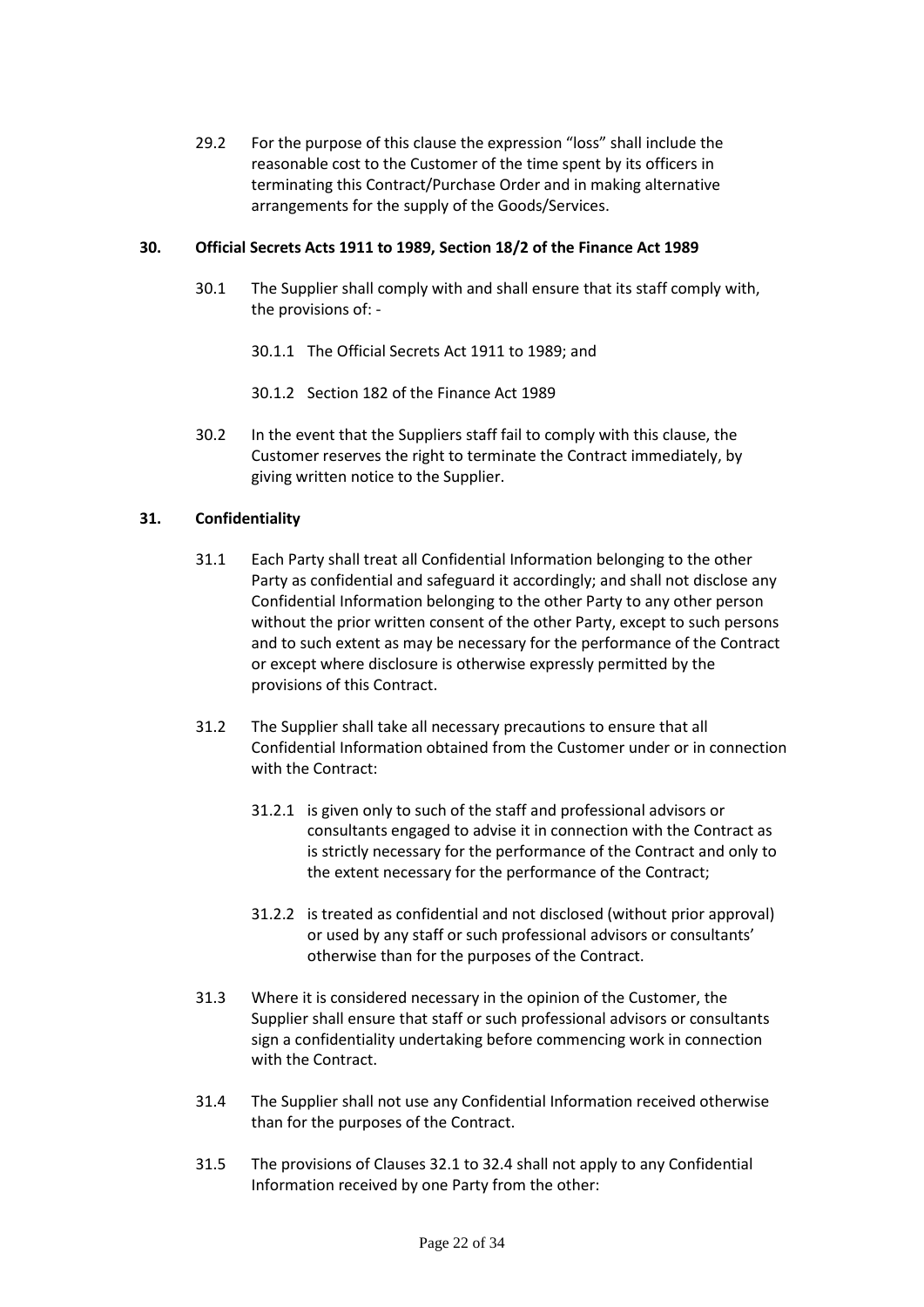- 31.5.1 which is or becomes public knowledge (otherwise than by breach of this Condition);
- 31.5.2 which was in the possession of the other Party previous to entering into the Contract
- 31.5.3 that is received from a third party who lawfully acquired it and who is under no obligation restricting its disclosure:
- 31.5.4 is independently developed without access to the Confidential Information.
- 31.5.5 which must be disclosed pursuant to a statutory, legal or parliamentary obligation placed upon the Party making the disclosure, including any requirements for disclosure under the Freedom of Information Act (FOIA), the Code of Practice on Access to Government Information or the Environmental Information Regulations.
- 31.6 Nothing in this Condition shall prevent the Customer:
	- 31.6.1 disclosing any Confidential Information for the purpose of:
		- 31.6.1.1 the examination and certification of the Customer's accounts; or
		- 31.6.1.2 any examination pursuant to Section 6(1) of the National Audit Act 1983 of the economy, efficiency and effectiveness with which the Customer has used its resources.
	- 31.6.2 disclosing any Confidential Information obtained from the Supplier:
		- 31.6.2.1 to any other department, office or agency of the Crown; or
		- 31.6.2.2 to any person engaged in providing any services to the Customer for any purpose relating to or ancillary to the Contract.
		- 31.6.2.3 provided that in disclosing information under subparagraph 31.6.2.1 or 31.6.2.2 the Customer discloses only the information, which is necessary for the purpose concerned and requires that the information is treated in confidence and that a confidentiality undertaking is given where appropriate.
- 31.7 Nothing in this Condition shall prevent either Party from using any techniques, ideas or know-how gained during the performance of the Contract/Purchase Order in the course of its normal business, to the extent that this does not result in a disclosure of Confidential Information or an infringement of Intellectual Property Rights.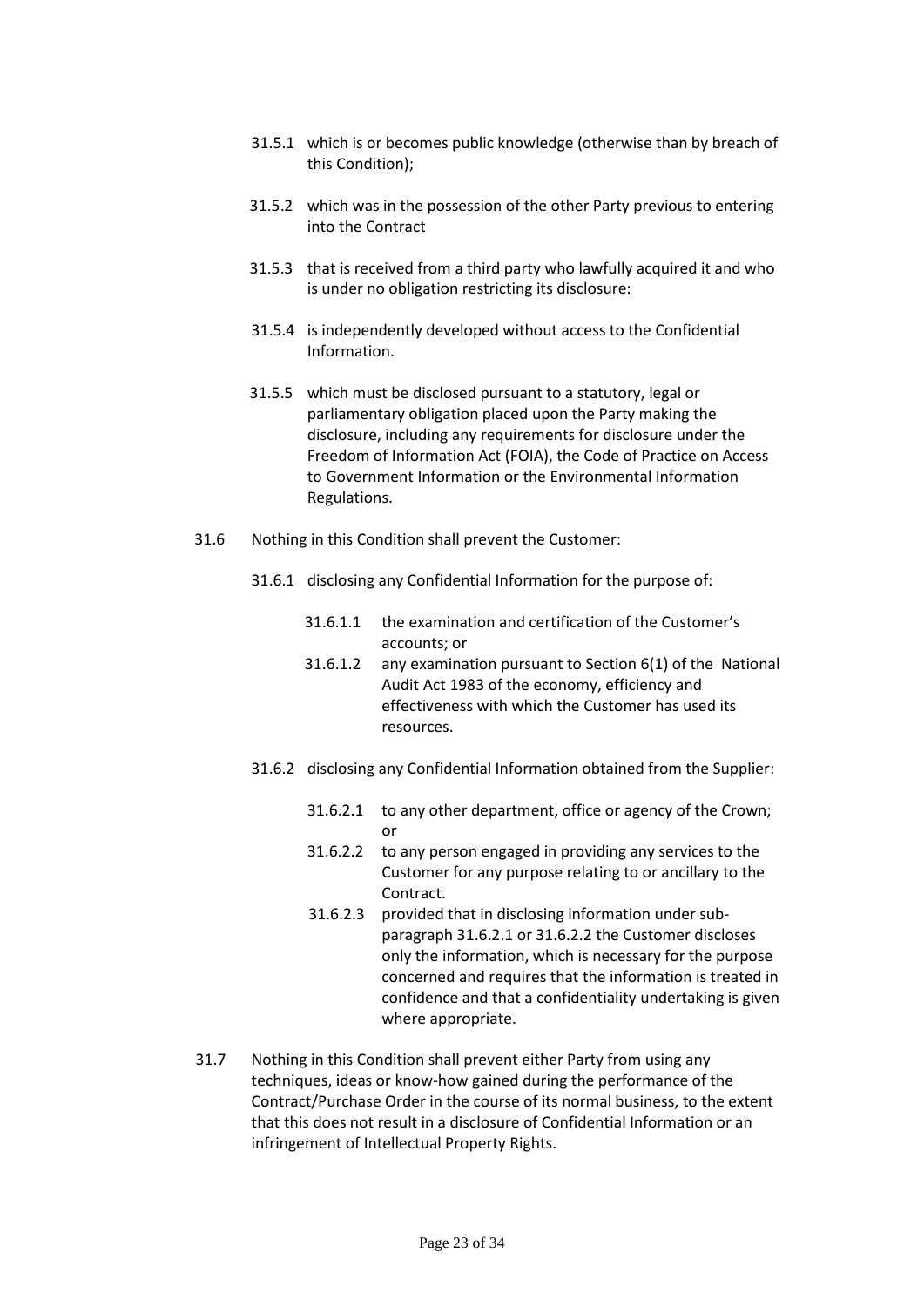- 31.8 In the event that the Supplier fails to comply with this Condition 31, the Contracting Authority reserves the right to terminate the Agreement and/or the Customer reserves the right to terminate the Contract/Purchase Order by notice in writing with immediate effect.
- 31.9 The Supplier and the Customer hereby undertakes to the other that during the currency of this Contract/Purchase Order and for the period of 12 months following upon its termination or expiry it will not directly or by its agent or otherwise and whether for itself or for the benefit of any other person induce or endeavour to induce any officer or employee of the other to leave his employment.
- 31.10 For the purposes of the Customer's undertaking under this clause 31 the information shall be deemed to include all information (written or oral) concerning the Purchase Order requirement. The provisions under this clause 31 are without prejudice to the application of the Official Secrets Acts 1911 to 1989 to any Confidential Information.

## **32. Freedom of Information**

- 32.1 The Supplier acknowledges that the Customer is subject to the requirements of the Freedom of Information Act and the Environmental Information Regulations and shall assist and cooperate with the Customer (at the Supplier's expense) to enable the Customer to comply with these information disclosure requirements.
- 32.2 The Supplier shall and shall ensure that its Sub-Contractors shall
	- 32.2.1 transfer the request for information to the Customer as soon as practicable after receipt and in any event within two working days of receiving a request for information;
	- 32.2.2 provide the Customer with a copy of all information in its possession or power in the form that the Customer requires within five working days (or such other period as the Customer may specify) of the Customer requesting that information; and
	- 32.2.3 provide all necessary assistance as reasonably requested by the Customer to enable the Customer to respond to a request for information within the time for compliance set out in Section 10 of the FOIA.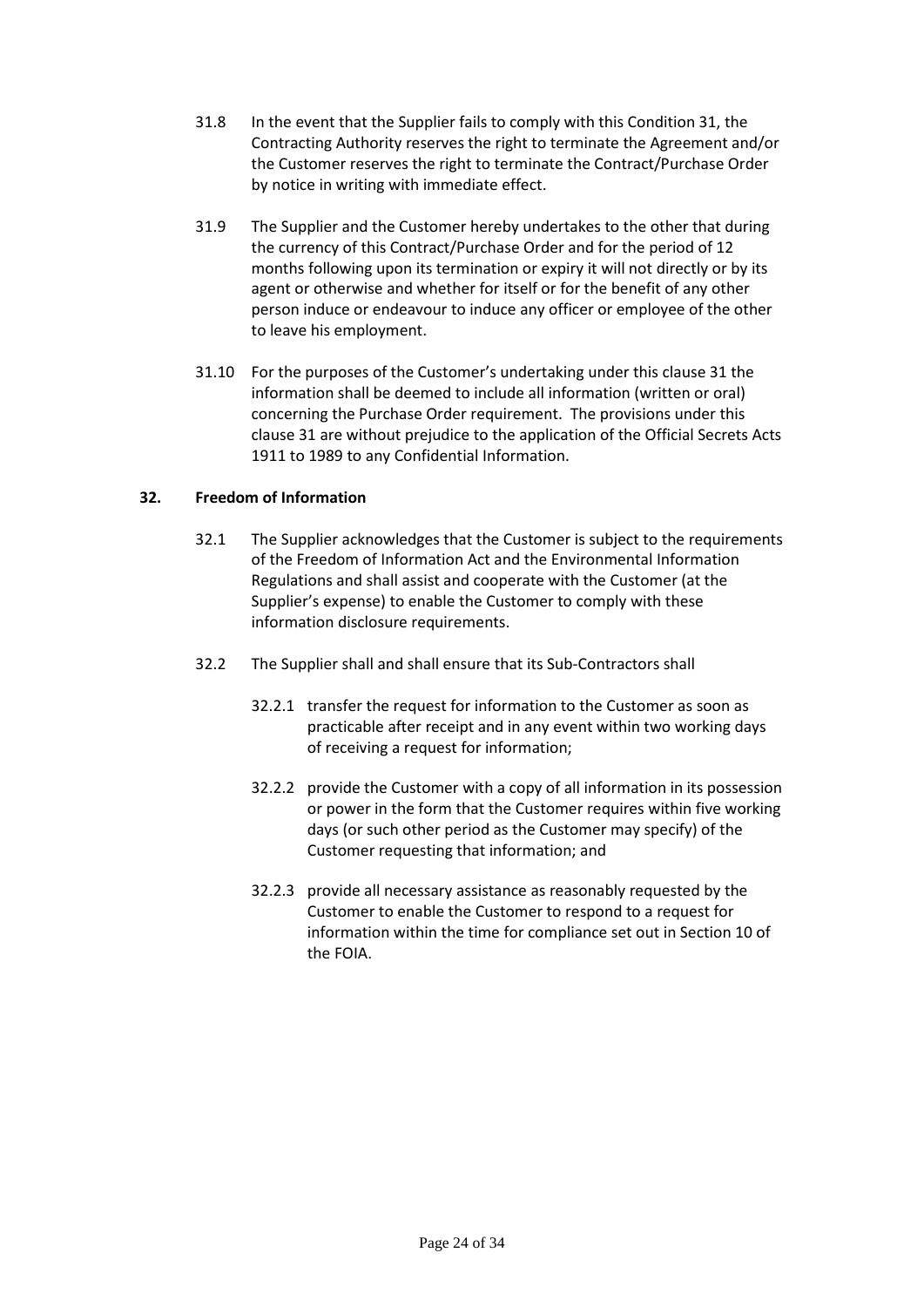- 32.3 The Customer shall be responsible for determining at its absolute discretion whether:
	- 32.3.1 the information is exempt from disclosure under the Freedom of Information Act and the Environmental Information Regulations
	- 32.3.2 the information is to be disclosed in response to a request for information, and in no event shall the Supplier respond directly to a request for information unless expressly authorised to do so by the Customer.
- 32.4 The Supplier acknowledges that the Customer may, acting in accordance with the Department of Constitutional Affairs' Code of Practice on the Discharge of Functions of Public Authorities under Part I of the Freedom of Information Act 2000, be obliged under the Code of Practice on Access to Government Information, the FOIA, or the Environmental Information Regulations to disclose Information:
	- 32.4.1 without consulting with the Supplier, or:
	- 32.4.2 following consultation with the Supplier and having taken its views into account.
- 32.5 The Supplier shall ensure that all information produced in the course of the Contract or relating to the Contract is retained for disclosure and shall permit the Customer to inspect such records as requested from time to time. The Supplier acknowledges that any lists or schedules provided by it outlining Confidential Information are of indicative value only and that the Customer may nevertheless be obliged to disclose Confidential Information in accordance with Clause 32.4.

#### **33. Data Protection**

- 33.1 The Supplier(s) will be required to comply with all relevant aspects of the Data Protection Act of 1998 and European GDPR (General Data Protection Regulation) upon introduction May 2018. Any Customer information which is supplied to the Supplier(s) shall remain the property of the Customer and it is a requirement that this information is returned when no longer required. Anyone found in breech of the DPA could face the following:
	- Monetary penalty notices: fines of up to £500,000 for serious breaches of the DPA.
	- Prosecutions and possible prison sentences for deliberately breaching the DPA.
	- Undertakings: organisations have to commit to a particular course of action to improve their compliance and avoid further action from the ICO (Information commissioner's Office).
	- Enforcement notices: organisations in breach of legislation are required to take specific steps in order to comply with the law.
- 33.2 The Supplier warrants that it will duly observe all its obligations under the Data Protection Requirements which arise in connection with the Contract and any information it may receive or acquire in connection with the Contract and will ensure that the Customer shall not be in breach of the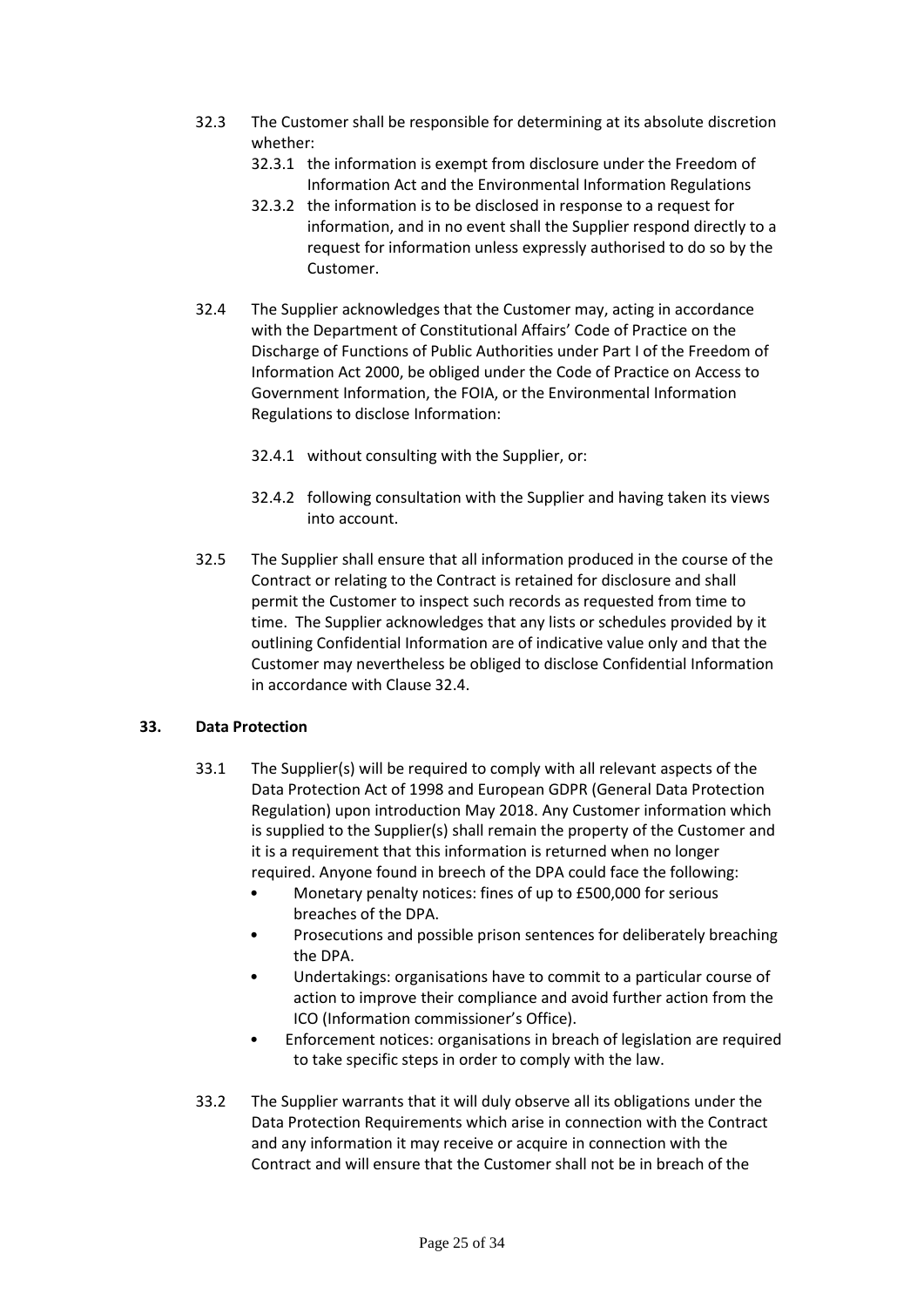Data Protection Requirements as a result of any act or omission of the Supplier.

- 33.3 In particular without limitation the Supplier shall:
	- 33.3.1 Act only on instructions of the Customer as data controller and take appropriate technical and organisational measures against accidental loss or destruction of and damage to any personal data
	- 33.3.2 Not transfer any personal data outside the countries of the European Economic Area without and only to the extent of any written consent of the relevant data subject and the Customer which may be refused at the Customer's sole discretion, and
	- 33.3.3 As required by Schedule 1 Part II of the Data Protection Act 1998 the Supplier shall:
		- 33.3.3.1 Only carry out processing (as defined in the Data Protection Act 1998) on the Customer's instructions, and
		- 33.3.3.2 Comply with the obligations set out in the seventh principle of Schedule 1 of the Data Protection Act 1998 in respect of all processing carried out on behalf of the Customer.

#### **34. Rights of Third Parties**

A person who is not a party to this Contract has no rights under the Contracts (Rights of Third Parties) Act 1999 to enforce any terms of this Contract but this does not affect any right or remedy of a third party that exists or is available apart from such Act.

#### **35. Publicity**

- 35.1 The Supplier shall not, without prior written permission of the Customer advertise or publicly announce that the Supplier is undertaking work for any Customer and shall take responsible steps to ensure that its servants, employees, agents, Sub-Contractors, Suppliers, professional advisors and consultants comply with this clause.
- 35.2 The Customer shall be entitled to publicise in accordance with legal obligation upon the Customer, including any examination of the Contract by an Auditor.
- 35.3 The Supplier shall not do anything to damage the reputation of the Customer or bring the Customer into disrepute.

#### **36. Security**

36.1 The Supplier shall comply with all reasonable requests from the Customer whilst delivering to the Customer's premises or premises under the control or responsibility of the Customer.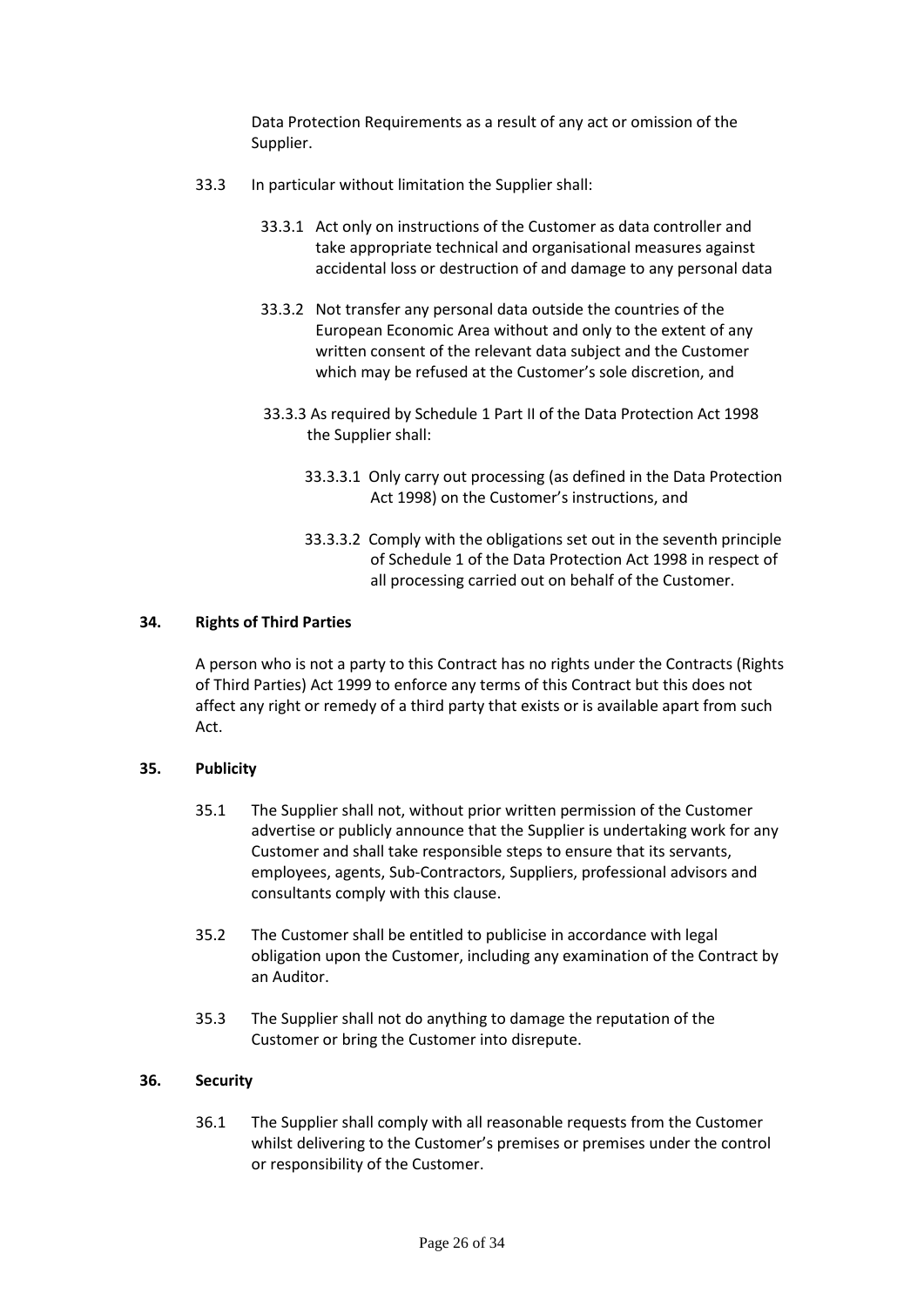36.2 The Customer shall provide to the Supplier all information available to ensure that the Supplier can comply with clause 36.1.

#### **37. Records and Audit Access**

- 37.1 The Supplier shall keep all full and accurate records and accounts appertaining the Contract for one year after the date of Contract termination, or as long as required by the Contract.
- 37.2 The Supplier shall ensure that all accounting records are kept in accordance with good accounting practise.
- 37.3 The Supplier shall on request allow the Customer and its Auditors such access to Contract related documentation as may be required from time to time.
- 37.4 Documentation relating to accounts and specifically identified records as requested by the Customer and its Auditor must be made available to the Customer as identified and for a period of one year after expiry of the Contract.
- 37.5 The Customer will make all reasonable endeavours to ensure that any audit of the Supplier causes minimal delay or disruption to the Supplier. The Supplier accepts that direct control of the Auditor is outside the control of the Customer.
- 37.6 Subject to the Customer's rights on Confidential Information the Supplier will provide the Auditors with all reasonable assistance to complete the Audit.
- 37.7 both Parties agree that there will be no cost to the Contract, unless a Material Breach is identified in which case the Supplier will reimburse the Customer with all costs incurred in relation to that audit and subsequent action in relation to the identified Material Breach.

#### **38. Transfer and Sub-Contracting**

- 38.1 The Supplier shall not assign, novate, sub-contract or in any way dispose of the Contract or any part of it without written prior approval from the Customer, which will not be unnecessarily with held.
- 38.2 The Supplier shall be responsible for all acts, and omissions of its Sub-Contractors.
- 38.3 Where approval has been given to the Supplier to engage Sub-Contractors, a copy of the sub-contract shall be made available to the Customer.
- 38.4 subject to Clause 38.6 the Supplier may assign or novate or otherwise dispose of its rights and obligations under the Contract or any part thereof to:-
	- 38.4.1 any Customer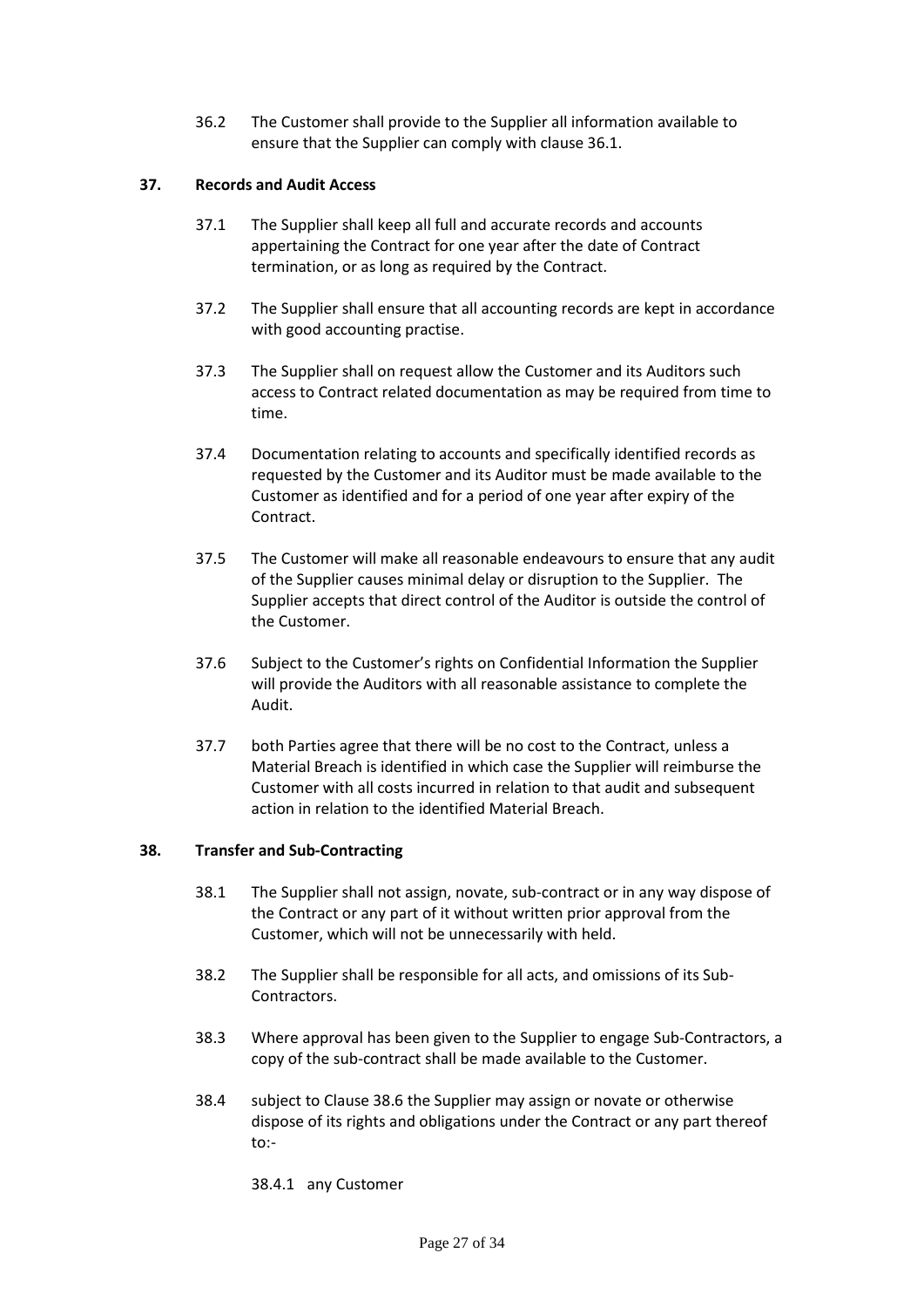- 38.4.2 Any body established by the Crown or under statute in order to substantially perform any functions that had previously been performed by the Customer.
- 38.4.3 Any Private/Third sector body which substantially performs the functions of the Customer.

Provided that any such assignment, novation or other disposal shall not increase the burden of the Suppliers obligations under the Contract.

- 38.5 Any change to the legal status of the Customer shall not, subject to clause 38.6, affect the validity of the Contract. In such circumstances the Contract shall bind and inure to the benefit of any successor body to the Customer.
- 38.6 If the rights and obligations are assigned, novated or otherwise disposed of under the Contract relating to clause 38.4 to a body which is not a Contracting body or if there is a change in the Legal status of the Customer, such as it ceases to be a Contracting Authority, in the remainder of the clause both bodies will be referred to as '**the Transferee': -**
	- 38.6.1 the rights of termination of the Customer in Clause 26 shall be available to the Contractor in the event of, respectively, the bankruptcy or insolvency or Default of the Transferee; and
	- 38.6.2 the transferee shall only be able to assign, novate, or otherwise dispose of its rights and obligations under the Contract or any part thereof with the previous consent in writing of the Supplier.
- 38.7 The Customer may disclose to any Transferee any Confidential Information of the Supplier, which relates to the performance of the Suppliers obligations under the Contract. In such circumstances the Customer shall authorise the Transferee to use such confidential Information only for the purpose relating to the performance of the Suppliers obligations under the Contract and for no other purposes and shall take all steps to ensure that the Transferee gives a confidential Information undertaking in relation to the Confidential Information.
- 38.8 Each of the Parties shall at its own cost carry out, or use reasonable endeavours to carry out, whatever further actions, including the issue of further documentation that the other Party requires, from time to time, for the purpose of giving the other party the full benefit of the provisions of the Contract.

#### **39. Variation**

39.1 Subject to the provisions of this Clause 39, the Customer may request a variation to Goods/Services ordered provided that such variation does not amount to a material change to the Order. Such a change is hereinafter called a "variation".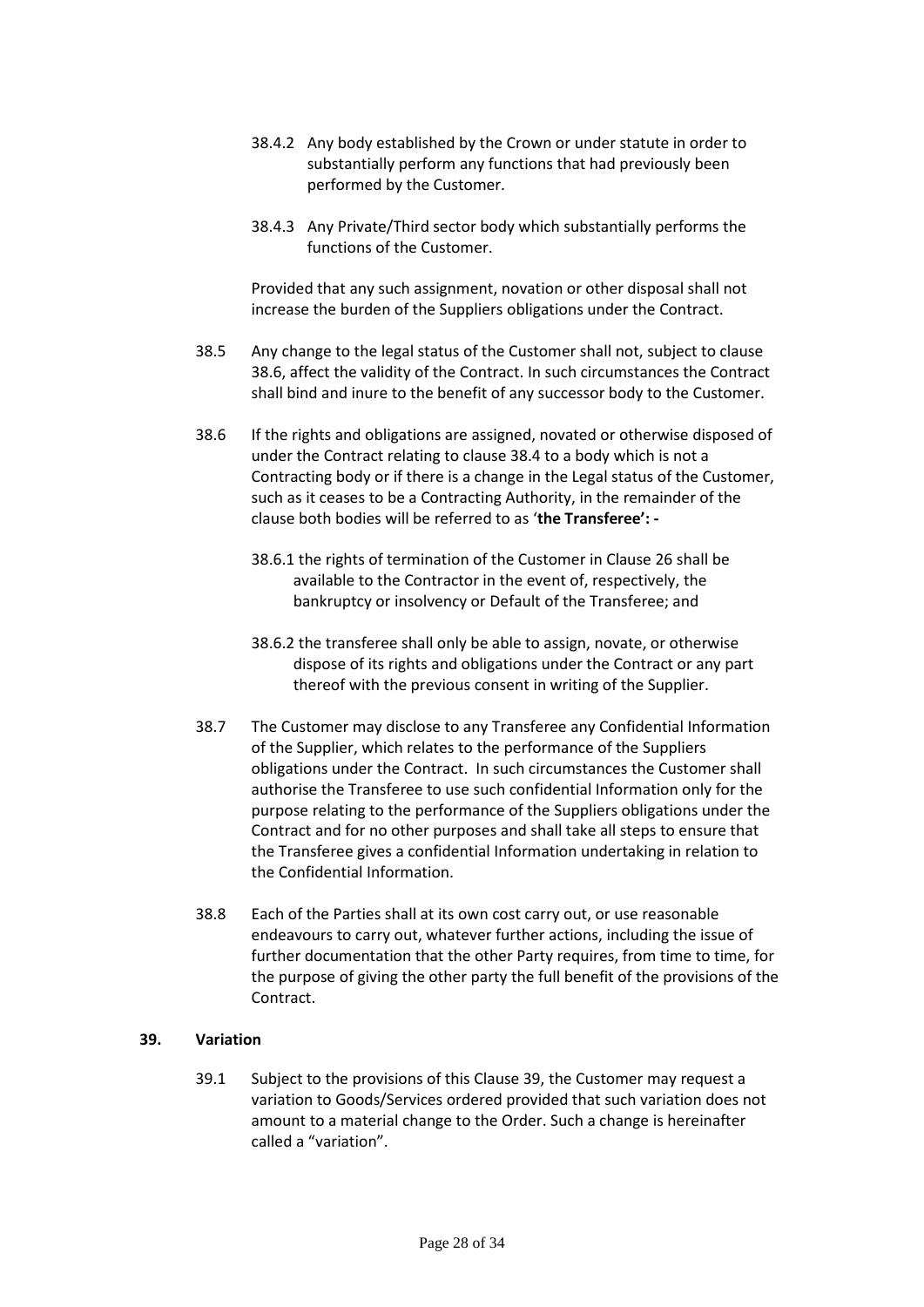- 39.2 The Customer may request a variation by completing and sending the variation form attached at Appendix A ("Change Control Notice") to the Supplier giving sufficient information for the Supplier to assess the extent of the variation and any additional cost that may be incurred. The Supplier shall respond to a request for a variation within the time limits specified in the Change Control Notice. Such time limits shall be reasonable having regard to the nature of the Order.
- 39.3 In the event that the Supplier is unable to provide the Variation to the Goods/Services or where the Parties are unable to agree a change to the Contract Price, the Customer may: -
	- 39.3.1 agree to continue to perform their obligations under the Contract without the Variation; or
	- 39.3.2 terminate the Contract with immediate effect, except where the Supplier has already delivered part or all of the Order in accordance with the Order Form or where the Supplier can show evidence of substantial work being carried out to fulfil the Order, and in such a case the Parties shall attempt to agree upon a resolution to the matter. Where a resolution cannot be reached, the matter shall be dealt with under the Dispute Resolution Procedure detailed at Clause 46.
- 39.4 If the Parties agree the Variation and any variation in the Contract Price, the Supplier shall carry out such Variation and be bound by the same provisions so far as is applicable, as though such Variation was stated in the Contract.

## **40. Remedies in the event of inadequate performance**

- 40.1 Where a complaint is received about the standard of Goods/Services or about the manner in which any Goods/Services have been supplied or about the materials or procedures used or about any other matter connected with the performance of the Suppliers obligations under the Contract, then the Customer shall take all reasonable steps to investigate the complaint. The Customer may, in its sole discretion, uphold the complaint, or take further action in accordance with Clause 26 Termination - (Termination on Default) of the Contract.
- 40.2 In the event that the Customer is of the reasonable opinion that there has been a material breach of the Contract by the Supplier, then the Customer may, without prejudice to its rights under Clause 26 – Termination – (Termination on Default), do any of the following:-
	- 40.2.1 without terminating the Contract, itself supply or procure the supply of all or part of the Goods/Services until such time as the Supplier shall have demonstrated to the reasonable satisfaction of the Customer that the Supplier will once more be able to supply all or such part of the Goods/Services in accordance with the Contract;
	- 40.2.2 without terminating the whole of the Contract, terminate the Contract in respect of part of the Goods/Services only (whereupon a corresponding reduction in the Contract Price shall be made) and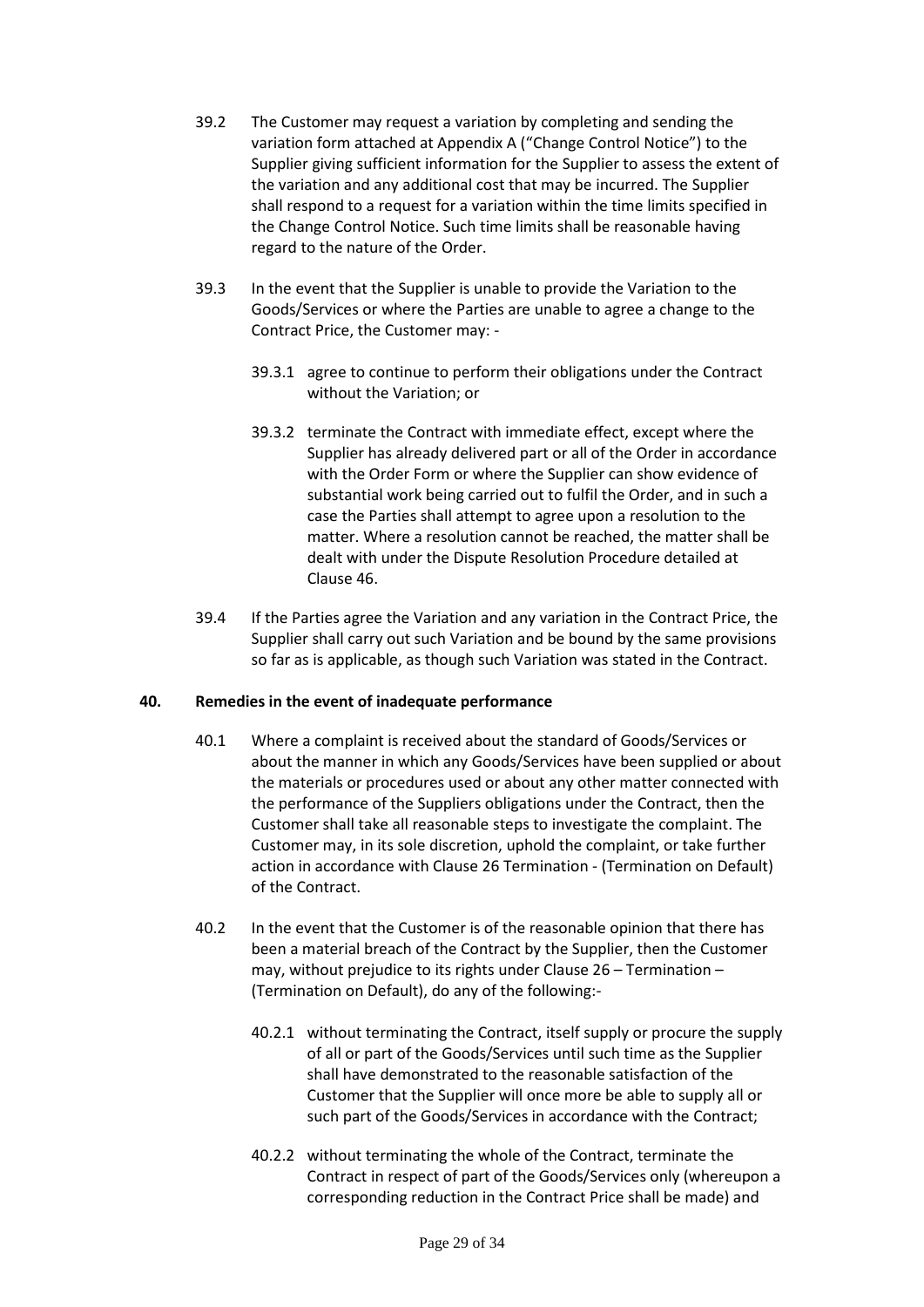thereafter itself supply or procure a third party to supply such part of the Goods/Services;

- 40.2.3 terminate, in accordance with Clause 25 Termination (Termination on Default), the whole of the Contract; and/or
- 40.2.4 charge the Supplier for and the Supplier shall pay any costs reasonably incurred by the Customer (including any reasonable administration costs) in respect of the supply of any part of the Goods/Services by the Supplier or a third party to the extent that such costs exceed the payment which would otherwise have been payable to the Supplier for such part of the Goods/Services and provided that the Customer uses its reasonable endeavours to mitigate any additional expenditure in obtaining replacement Goods/Services.
- 40.3 If the Supplier fails to supply any of the Goods/Services in accordance with the provisions of the Contract and such failure is capable of remedy, then the Customer shall instruct the Supplier to remedy the failure and the Supplier shall at its own cost and expense remedy such failure (and any damage resulting from such failure) within three (3) Working Days of the Customer's instructions or such other period of time as the Customer may direct.
- 40.4 In the event that the Supplier:
	- 40.4.1 fails to comply with Clause 39.3 above and the failure is materially adverse to the interests of the Customer or prevents the Customer from discharging a statutory duty; or
	- 40.4.2 persistently fails to comply with Clause 40.3 above;

The Customer may terminate the Contract with immediate effect by giving the Supplier notice in writing.

- 40.5 Without prejudice to any other right or remedy which the Customer may have, if any Goods/Services are not supplied in accordance with, or the Supplier fails to comply with any of the terms of the Contract, the Customer shall be entitled to avail itself of any one or more of the following remedies at its discretion whether or not any part of the Goods/Services have been accepted by the Customer: -
	- 40.5.1 to rescind the Order;
	- 40.5.2 to reject the Goods/Services (in whole or in part) and return them to the Supplier at the risk and cost of the Supplier on the basis that a full refund for the Goods/Services so returned shall be paid forthwith by the Customer;
	- 40.5.3 at the Customer's option to give the Supplier the opportunity at the Suppliers expense to either remedy any defect in the Goods/Services or to supply replacement Goods/Services and carry out any other necessary work to ensure that the terms of the Contract are fulfilled;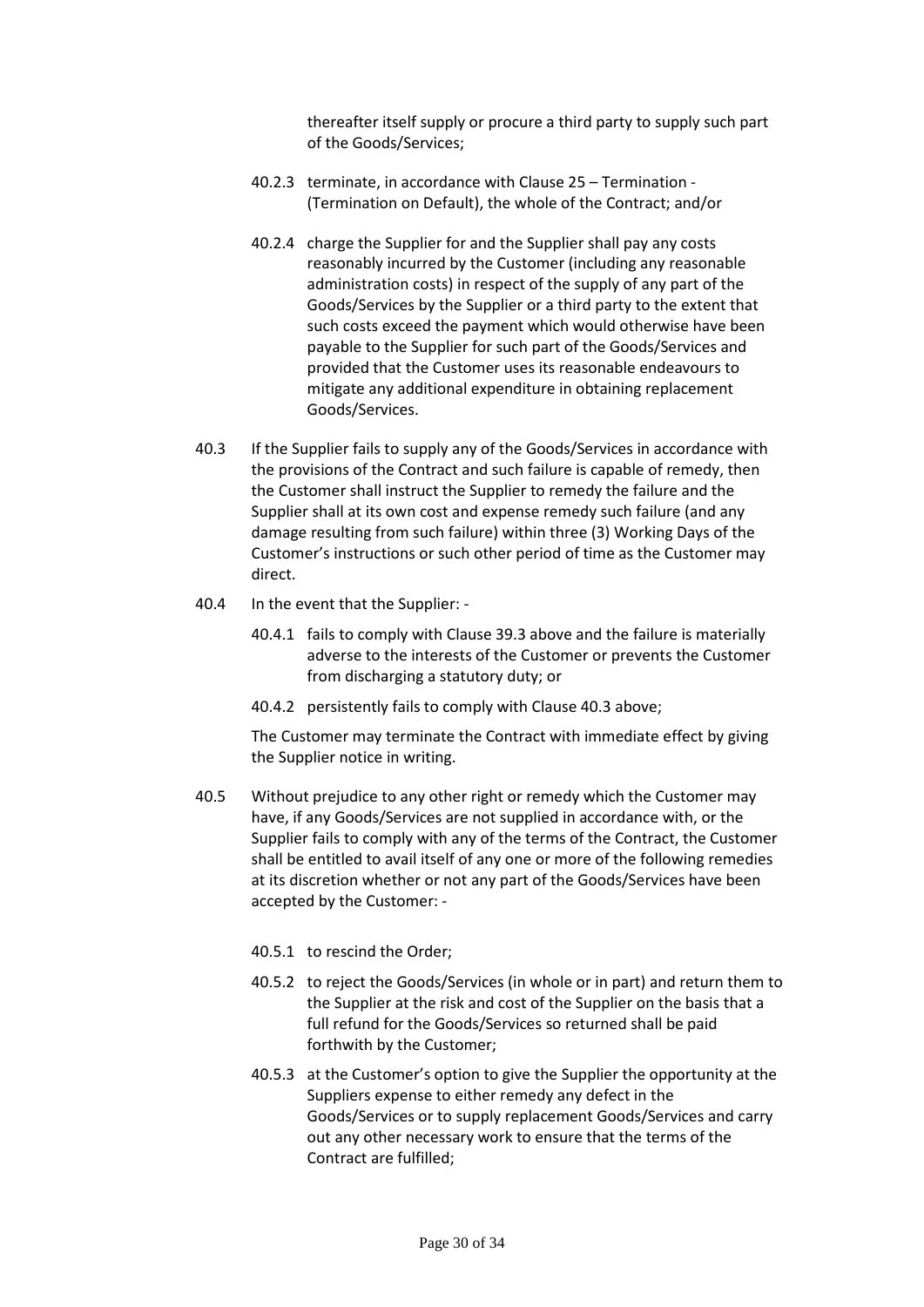- 40.5.4 to refuse to accept any further deliveries of the Goods/Services but without any liability to the Customer;
- 40.5.5 to carry out at the Suppliers expense any work necessary to make the Goods/Services comply with the Contract; and
- 40.5.6 to claim such damages as may have been sustained in consequence of the Suppliers breach or breaches of the Contract.

#### **41 Cumulative Remedies**

Except as otherwise expressly provided by the Contract, all remedies available to either Party for breach of the Contract are cumulative and may be exercised concurrently or separately, and the exercise of any one remedy shall not be deemed an election of such remedy to the exclusion of other remedies.

#### **42 Monitoring of Contract Performance**

The Supplier shall comply with the monitoring arrangements set out in the Contract/ Order Form including, but not limited to, providing such data and information as the Customer may be required to produce under the Contract.

#### **43 Entire Contract**

- 43.1 This Contract (as amended from time to time), together with any document expressly referred to in any of its terms and conditions, contains the entire Contract between the parties relating to the subject matter covered and supersedes any previous agreements, arrangements, undertakings or proposals, written or oral, between the parties in relation to such matters. No oral explanation or oral information given by any party shall alter the interpretation of this Contract.
- 43.2 The Supplier confirms that, in agreeing to enter into this Contract, it has not relied on any representation save insofar as the same has expressly in this Contract been made a representation and agrees that it shall have no remedy in respect of any misrepresentation which has not become a term of this Contract, save that the agreement of the Supplier contained in this Clause 43.2 shall not apply in respect of any fraudulent or negligent misrepresentation, whether or not such has become a term of this Contract.
- 43.3 In the event of any conflict between the Order the clauses in the Contract and any documentation referred to in those clauses of the Contract the conflict shall be resolved in accordance with the following order of precedence: -
	- 43.3.1 the Contract/Purchase Order
	- 43.3.2 the Call Off and Framework Terms and Conditions
	- 43.3.3 any other documentation referred to in the Call Off and Framework Terms & Conditions.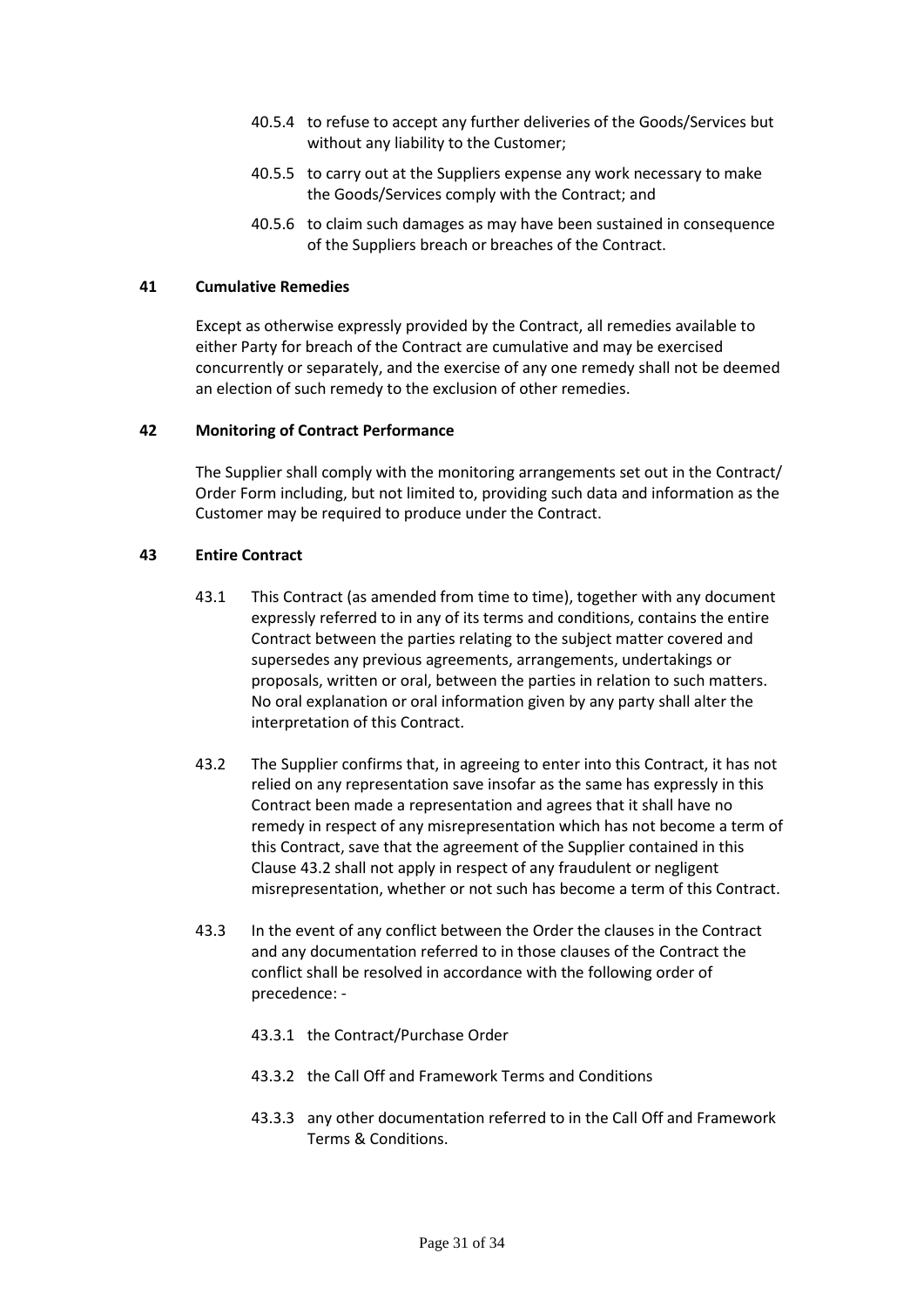43.4 The Contract maybe executed in counterparts each of which when actioned will constitute an original. All constituent parts shall constitute the whole and the same instrument.

#### **44 Diversity**

Throughout the duration of this Contract the Supplier shall and in addition shall ensure that its Sub-Contractors shall discharge their obligations under this Contract and supply the Goods/Services in accordance with their responsibilities under the Equalities Act 2010 encompassing the provisions of the Sex Discrimination Act 1975, Race Relations Act 1976 (Amended 2000), Disability Discrimination Act 1995 and The Equality Act of 2010, Codes of Practice issued by the Equal Opportunities Commission, the Commission for Racial Equality and the Disability Rights Commission and shall in addition discharge its obligations under this Contract and provide the Goods/Services in a manner consistent with the Customer's Policies and Guidelines.

#### **45. Acceptance of Conditional Tender**

- 45.1 If a Contract is entered into following the submission and acceptance of a conditional tender by the Customer, the Customer reserves the right to remove such condition at anytime during the term of the Contract without penalty or occurring additional cost by the giving of 30 days' notice in writing.
- 45.2 The Supplier in accepting the Customer's request for removal of said condition shall continue to provide the remaining element of the Contract in accordance with the terms as stated in the Contract.
- 45.3 If the Supplier rejects the Customer request for removal of said condition or wishes to increase the cost of delivery of the remaining Software or service then the Customer reserves the right to terminate the Contract by the giving of notice in accordance with the Termination Clause 26 contained herein.

#### **46. Dispute Resolution Procedure**

- 46.1 The parties shall attempt to resolve any disputes (other than those relating to the termination of this Contract in whole or in part) arising under or in relation to this Contract by initially following the Escalation Procedure, in the event the Escalation Procedure fails to achieve agreement or in exceptional circumstances the Customer reserves the right to refer the matter to the Dispute Resolution Procedure identified below.
- 46.2 If the parties have failed to resolve a dispute by following the Escalation Procedure, then the Customer authorised representative and the Suppliers Managing Director shall hold formal discussions during a period of twenty (20) working days to attempt to resolve the dispute in good faith. If the Customer authorised representative and the Suppliers Managing Director determine in good faith that resolution through continued discussions does not appear likely within such twenty (20) working day period, then the parties will attempt to settle the dispute by mediation in accordance with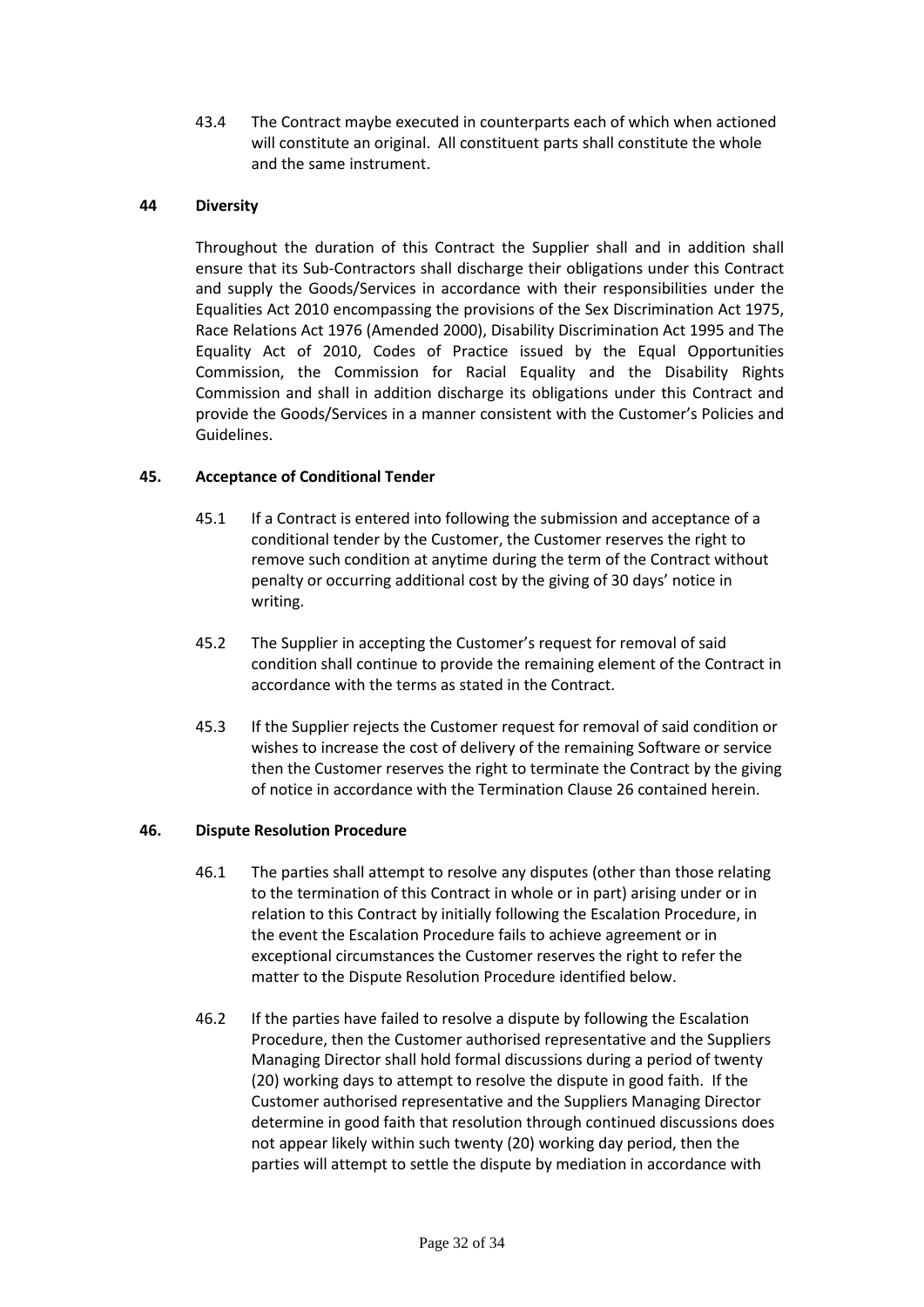the Centre for Effective Dispute Resolution's (CEDR's) Model Mediation Procedure.

- 46.3 The specific format for the discussions shall be determined at the discretion of the parties, but may include the preparation of agreed statements of fact or written statements of position.
- 46.4 Proposals and information exchanged during the informal proceedings described in this clause between the parties shall be privileged, confidential and without prejudice to a party's legal position in any formal proceedings. All such proposals and information, as well as any conduct during such proceedings, shall be considered settlement discussions and proposals, and shall be inadmissible in any subsequent proceedings.
- 46.5 In the event that the parties fail to agree the resolution of the dispute at the end of the mediation, either party may then invoke legal proceedings to seek determination of the dispute.
- 46.6 The parties agree that they shall not commence legal proceedings until the Dispute Resolution Procedure has been exhausted.
- 46.7 The Supplier shall continue to provide the Goods/Services in accordance with the terms of this Contract until a dispute has been resolved.
- 46.8 Nothing in this Dispute Resolution Procedure shall prevent the parties from seeking from any court of the competent jurisdiction an interim order restraining the other party from doing any act or compelling the other party to do any act.

#### **47. Escalation Process**

The following outlines the formal Escalation process that shall be followed in the event that a party to the Contract may experience a problem or problems that it is unable to resolve at local level.

In any event Parties to the Agreement agree to use all reasonable endeavours to resolve any such problems at local level before initiating the Escalation process.

| Level         | <b>Customer</b>                   | <b>Supplier</b>         | <b>Maximum</b>         |
|---------------|-----------------------------------|-------------------------|------------------------|
|               |                                   |                         | <b>Timescales</b>      |
|               | Authorised Representative of the  | Local Account           | 1 day from             |
|               | Customer responsible for ordering | Manager                 | notification           |
| $\mathcal{P}$ | Authorised Representative of the  | <b>Regional Account</b> | 5 days from            |
|               | Customer                          | Manager or Sales        | notification to enact. |
|               |                                   | Director                |                        |
| 3             | Authorised Representative of      | <b>Company Director</b> | 15 Working days        |
|               | Customer                          |                         | from notification      |

#### **Escalation Path relating to Product or Service Delivery Failure**